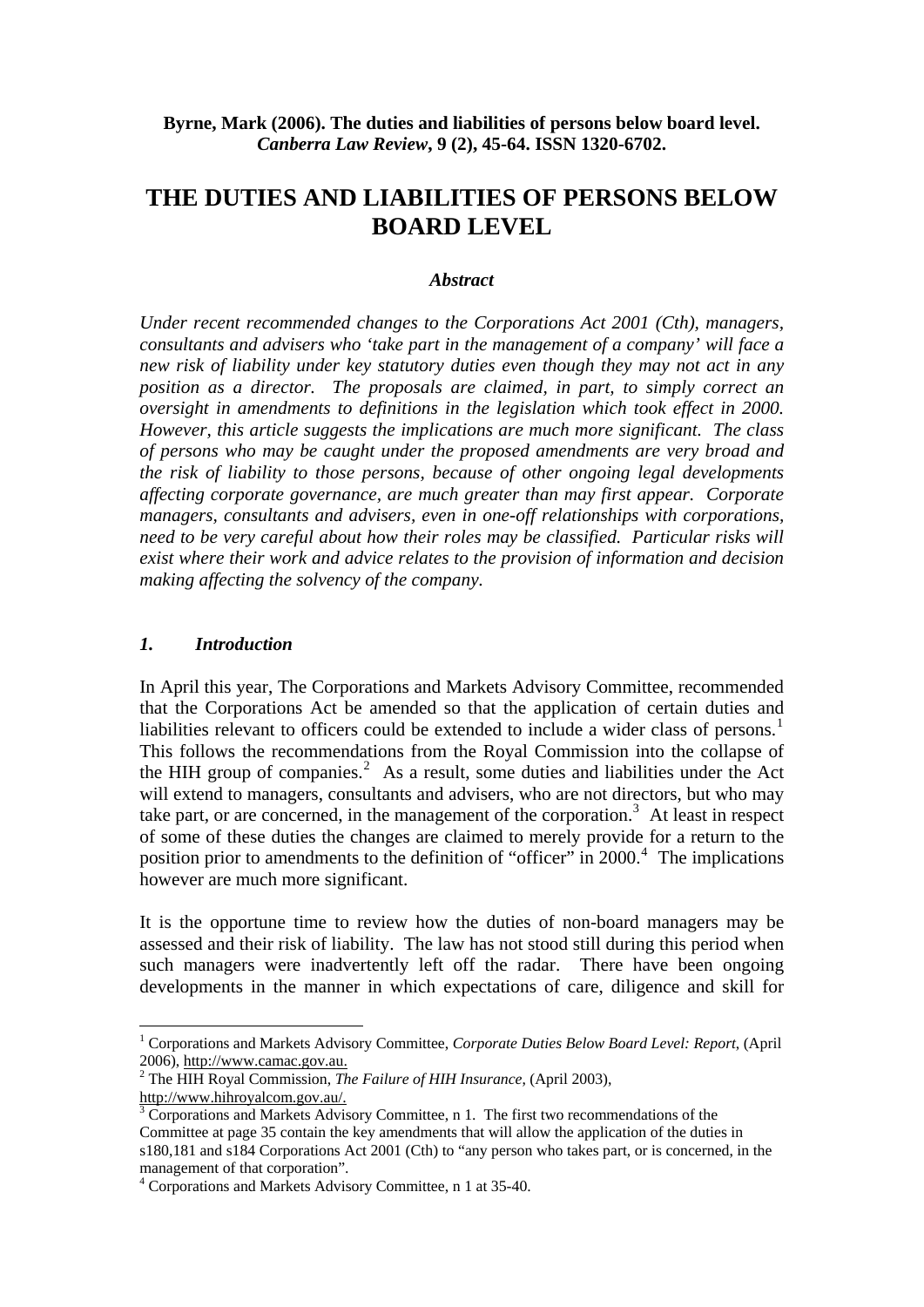good corporate governance are being applied and these will raise interesting questions about the criteria we would use to test whether this new category of officer live up to their legal duties. The amendments also lead to questions about the relationship between duties to the company and liability for insolvent trading that may be of more general significance. Further, account needs to be taken of the manner in which ASIC  $\frac{3}{2}$  may seek to take advantage of the civil penalty provisions.<sup>[5](#page-1-0)</sup> Recent high profile examples of this highlight the ramifications.<sup>[6](#page-1-1)</sup> Ultimately it is clear that non-board managers, advisers and consultants should be very wary of their capacity to be caught within the proposed amendments. The risk of liability may be greater than may be appreciated at first glance, particularly where their role relates to matters of finance impacting upon decisions related to the solvency of the company.

#### *2. From the failure of HIH to the Legislative Review of the Duties of Officers*

The collapse of the HIH Insurance Group in 2001 had far-reaching consequences. It was not just the loss of some billions of dollars that puts it towards the top of the list of spectacular corporate failures. It was spectacular for many reasons. The nature of the industry and the size of the player meant distress was felt not only by those with a direct financial interest but indirectly by many individual policy holders and the community generally. The consequence of the loss of insurance cover for particular industries and the subsequent crisis related to public liability insurance were significant. The government established a Royal Commission to report on the reasons for, and circumstances surrounding, the collapse. This report by the Commissioner, Mr Justice Owen, was delivered in April 2003.<sup>[7](#page-1-2)</sup> A significant part of the report was devoted to issues of corporate governance. Another feature of the HIH group which was spectacular was its ability to be held up as the antithesis of a role model for good corporate governance.

While there may have been many factors that contributed to the ultimate demise of the HIH group the primary reason for the collapse was found to be the failure to provide adequately for future insurance claims.<sup>[8](#page-1-3)</sup> The reason for this and the failure to appropriately assess and price the relevant risks was a matter of corporate mismanagement.<sup>[9](#page-1-4)</sup> While naturally, the report was scathing of the board, the Commissioner emphasised the significant role played by non-board management, consultants and other advisers. One of his key policy recommendations was to broaden the legislative duties and liabilities under the Corporations Act to those performing functions for and on behalf of corporations rather than limiting their application to corporate "officers" as currently defined.<sup>[10](#page-1-5)</sup> The Commissioner was at pains to consider the issue of corporate governance as a holistic process that should consider the function of the participants and not be limited by excluding contributors artificially because of the names and positions used to describe them.

<sup>5</sup> Pt 9.4B Corporations Act 2001 (Cth).

<span id="page-1-1"></span><span id="page-1-0"></span><sup>&</sup>lt;sup>6</sup> Many recent civil penalty actions have involved officers of high profile companies such as HIH, One.Tel and the Water Wheel group of companies. The opportunities for the application of these provisions and the possible outcomes have become more apparent over recent years. 7

<span id="page-1-2"></span>The HIH Royal Commission, n 2.

<sup>&</sup>lt;sup>8</sup> The HIH Royal Commission, n 2, *Volume 1: A Corporate Collapse and its Lessons*, at 12.

<span id="page-1-4"></span><span id="page-1-3"></span><sup>&</sup>lt;sup>9</sup> The HIH Royal Commission, n 2, *Volume 1: A Corporate Collapse and its Lessons*, at 12.<br><sup>10</sup> The HIH Royal Commission, n 2, *Volume 1: A Corporate Collapse and its Lessons*, at 43.

<span id="page-1-5"></span>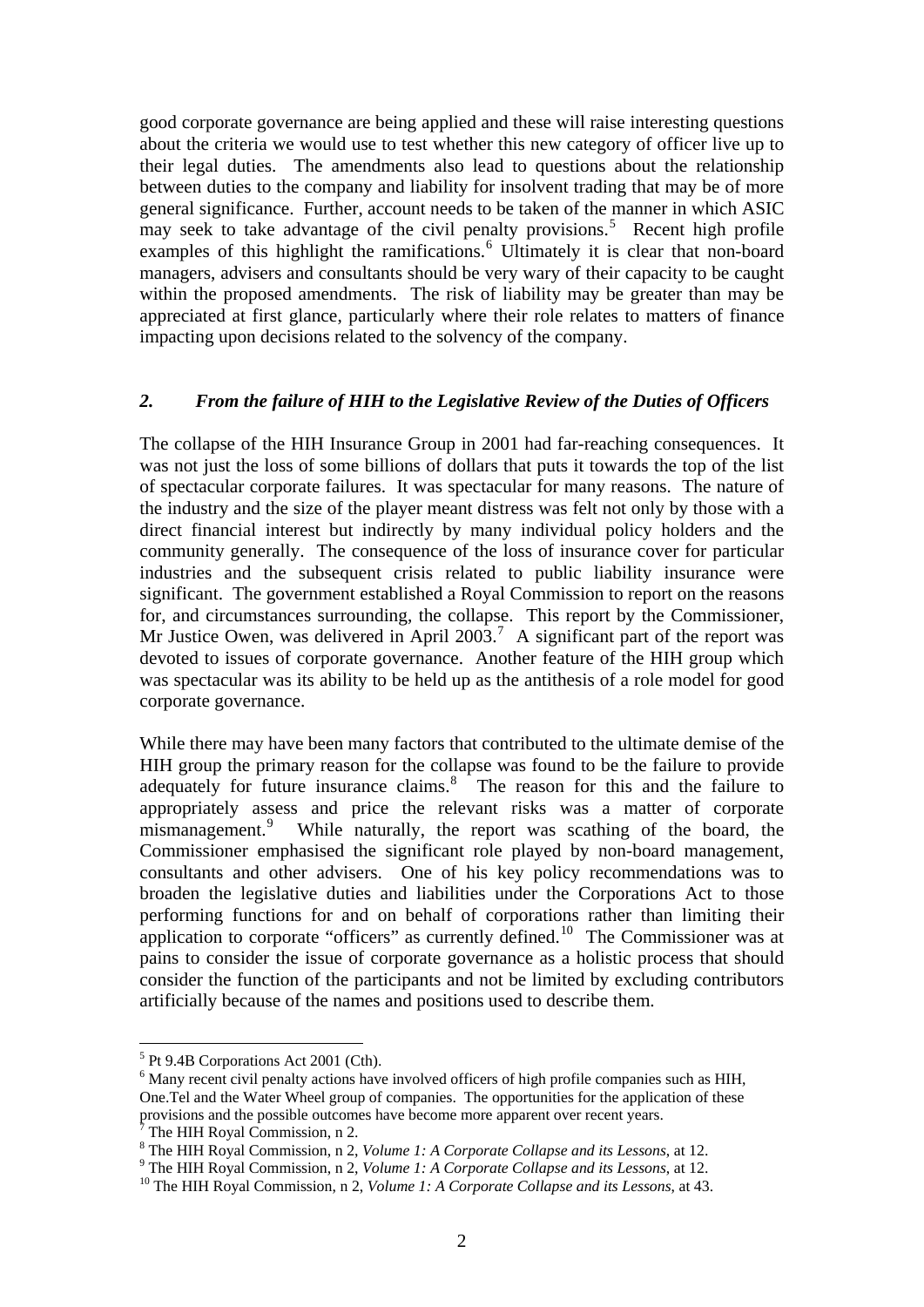*"Corporate governance – as properly understood – describes the framework of rules, relationships, systems and processes within and by which authority is exercised and controlled in corporations. Understood in this way, the expression "corporate governance" embraces not only the models or systems themselves but also the practices by which that exercise and control of authority is in fact, effected."[11](#page-2-0)*

According to the Commissioner, the practicalities and realities of the governance of larger corporations is that it is dependent upon personnel involved in management who could otherwise fall outside the obligations and liabilities under the Corporations Act 2001 (Cth) because of their position as "employees", "consultants", "advisers" or otherwise. Ultimately the point was that while directors are clearly accountable, those "… at other levels of the decision-making process within companies and on whom the directors rely should also be accountable.<sup>5, [12](#page-2-1)</sup> It was this sentiment that led to the final recommendations.

In May 2004 the Parliamentary Secretary to the Treasurer requested that the Corporations and Markets Advisory Committee consider the recommendations in the HIH report relating to the duties and liabilities of non-board personnel who may be involved in the governance of corporations.<sup>[13](#page-2-2)</sup> In May 2005 the Advisory Committee published a discussion paper on the duties and liabilities under the Corporations Act 2001 (Cth) of corporate officers, employees and other individuals below board level and invited submissions, including responses to particular proposals put forward in the paper. $^{14}$  $^{14}$  $^{14}$ 

In April 2006 the Corporations and Markets Advisory Committee published its report containing a number of recommendations for amendments to the Corporations Act 2001 (Cth), fundamentally in support of the HIH Report. Essentially, corporate managers, consultants and advisers will have a new potential liability under  $s180^{15}$  $s180^{15}$  $s180^{15}$ Corporations Act 2001 (Cth) where they 'take part in the management of a company' and will have new potential liabilities under  $s181$  to  $s184^{16}$  $s184^{16}$  $s184^{16}$  where they 'perform functions, or otherwise act, for or on behalf of the corporation'. Related provisions including ss199A, 199B, 187, 189, 1307 and 1309 Corporations Act 2001 (Cth) are also the subject of change as a consequence.

### *3. The new liability of non-board managers, consultants and advisers and the resulting questions*

The purpose of this paper is to review those final recommendations of the Corporations and Markets Advisory Committee. They have the potential to be implemented without raising too many obvious concerns for corporate managers because at least in the case of the s180, s181 and s184 duties, the recommendations

<span id="page-2-0"></span><sup>&</sup>lt;sup>11</sup> The HIH Royal Commission, n 2, Volume 1: A Corporate Collapse and its Lessons, at 23.

<span id="page-2-1"></span><sup>&</sup>lt;sup>12</sup> The HIH Royal Commission, n 2, *Volume 1: A Corporate Collapse and its Lessons*, at 40.<br><sup>13</sup> Corporations and Markets Advisory Committee, n 1, at 5-6.

<span id="page-2-2"></span><sup>&</sup>lt;sup>14</sup> Corporations and Markets Advisory Committee, n 1, at 7.

<span id="page-2-4"></span><span id="page-2-3"></span> $15$  Duties of care and diligence.

<span id="page-2-5"></span><sup>&</sup>lt;sup>16</sup> Duties of good faith with civil and criminal consequences.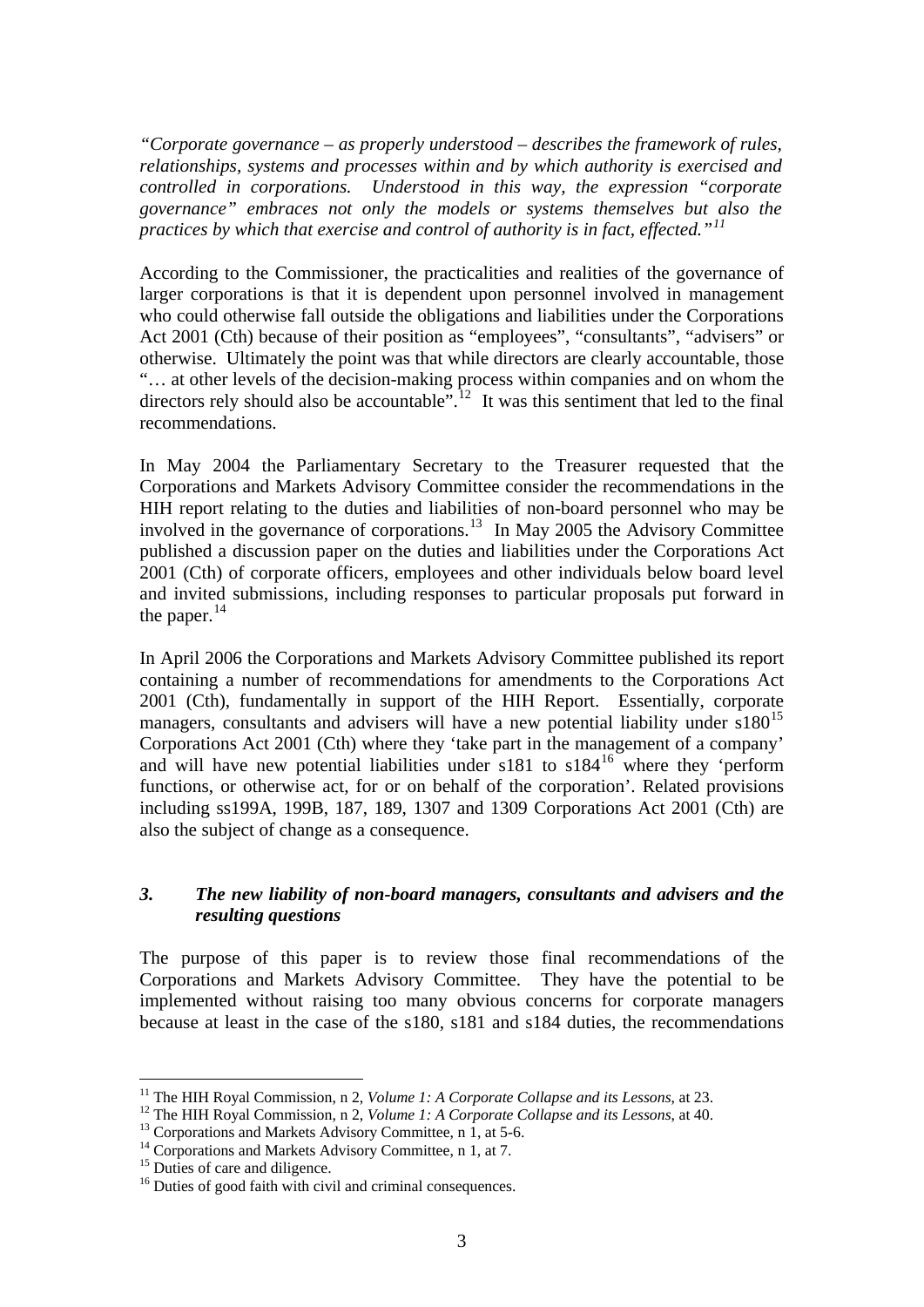will be achieved by simply returning to a previous definition of company "officer".<sup>[17](#page-3-0)</sup> However, now that the can of worms has been opened, it is suggested that the following resulting questions deserve further attention at least to assist the targeted managers to assess their risk:

- What are the specific changes in terminology recommended for the Corporations Act, and who will be caught as a consequence? Particularly in respect of s180, the type of officer and position within the company shapes the expectations of the law. Those expectations have been regularly the subject of judicial review and development over recent years and interest lies in how they will be framed for the new category of officer. What will be the standard against which these various types of non-board contributors will be assessed?
- The trigger for re-visiting this issue related to the poor management of financial matters that affected the solvency of the HIH group. To what extent should nonboard managers have a responsibility for a company trading while it is insolvent? Should any consideration have also be given to applying this duty to those nonboard managers who, it has been demonstrated in the HIH case itself, wield the capacity to significantly impact upon the knowledge of and decisions affecting solvency?
- Will non-board managers, consultants and advisers brought back within the grasp of the core corporate duties, have more to fear than was previously the case? The risk of liability, particularly from s180 related to failed companies has apparently been increasing and this development, in conjunction with the growth of the civil penalty regime as an enforcement tool, may mean non-board managers will feel much more exposed than ever.

### *4. The specific changes to the Corporations Act 2001 (Cth)*

### *4.1 The HIH recommendations*

The Commissioner of the HIH Royal Commission claims to have been frustrated by the disinclination of 'middle management' to accept responsibility for undesirable practices that played a significant role in the governance of HIH. He was concerned about the uncertain nature of the application of the legal duties and liabilities to these persons. This was a matter of "...considerable significance, because it is clear that in larger companies many significant decisions are made by management without reference to the board. It follows that any legal regime for the enforcement of corporate governance standards which does not extend to the acts or omissions of at least some levels of management is unlikely to be wholly effective."<sup>[18](#page-3-1)</sup>

"The evidence I have heard also suggests that it is common for management decisions to be made on a collective or collegiate basis, or at least after interaction with other managers. There is therefore an opportunity for the law significantly to influence the

<sup>&</sup>lt;u>.</u>  $17$  The previous definition is actually made up by the effects of a combination of terms.

<span id="page-3-1"></span><span id="page-3-0"></span><sup>&</sup>lt;sup>18</sup> The HIH Royal Commission, n 2, Chapter 6 at 15.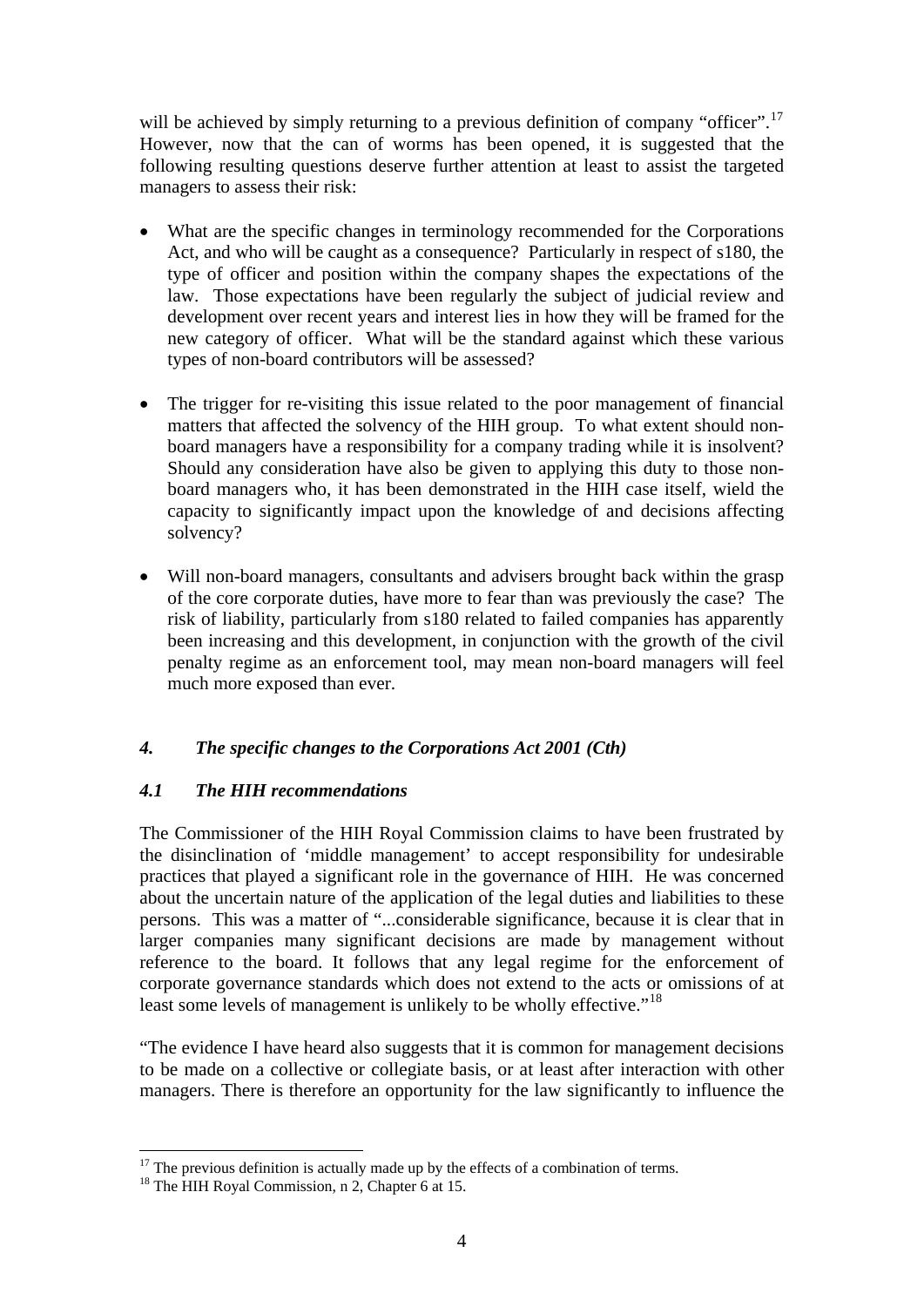mind-set or culture of those managers, and reinforce their obligations to the company and its shareholders."<sup>[19](#page-4-0)</sup>

Ultimately the relevant recommendation from the Commissioner included the following key features:

- That all the general duties imposed by Chapter 2D of the Corporations Act 2001 (Cth) be imposed on directors, secretaries and a wider class of personnel defined by reference to the function they perform rather then by classification of their legal relationship to the corporation;
- That duties imposed by ss.182(1), 183(1) and 184(2) of the Corporations Act 2001 (Cth) should be imposed on all persons performing functions for or on behalf the corporation, whether employees or suppliers of services under contract;
- That s1309 of the Corporations Act (Cth) be imposed on all persons and not be restricted to a limited class of management personnel; and
- That the class of personnel prohibited from acting dishonestly in the performance of any obligation be similarly extended.<sup>[20](#page-4-1)</sup>

### *4.2 The response of The Corporations and Markets Advisory Committee: Who will be caught by the "functional" test?*

One of the fundamental issues highlighted by the recommendations from the HIH Report is the manner in which the Corporations Act 2001 (Cth) has altered the way it describes officers and others that may have a liability under the Act. Prior to the Corporate Law Economic Reform Program Act 1999 (Cth), the key duty and liability provisions were imposed on "officers"<sup>[21](#page-4-2)</sup> and this term was defined to include a director, secretary or executive officer".<sup>[22](#page-4-3)</sup> "Executive officer" was defined as "any person, by whatever name called and whether or not he is a director of the corporation, who is concerned, or takes part, in the management of the corporation".  $^{23}$  $^{23}$  $^{23}$ The Corporate Law Economic Reform Program Act 1999 (Cth) inserted a new definition of "officer" which no longer referred to an executive officer. The effect was to exclude anyone simply concerned or taking part in management. Apart from someone appointed as a director it now only extends to include a person:

- "who makes, or participates in making, decisions that affect the whole, or a substantial part, of the business of the corporation; or
- who has the capacity to affect significantly the corporation's financial standing"<sup>[24](#page-4-5)</sup>

These amendments became effective in March 2000. The executive officer definition, having lost its connection, was later repealed  $(2004)$ <sup>[25](#page-4-6)</sup>

### *4.2.1 Concerned or takes part in management?*

<sup>&</sup>lt;sup>19</sup> The HIH Royal Commission, n 2, Chapter 6 at 15.

<span id="page-4-1"></span><span id="page-4-0"></span><sup>&</sup>lt;sup>20</sup> The HIH Royal Commission, n 2, Chapter 1 at 43. This is a summary of the whole of 'Recommendation 2' which was the only recommendation affecting these matters.

<span id="page-4-2"></span> $21$  Corporations Law (Cth), s232.

<span id="page-4-3"></span><sup>&</sup>lt;sup>22</sup> Corporations Law (Cth), s9, s232 and s82A.

<span id="page-4-4"></span> $23$  Corporations Law (Cth), s9.

<span id="page-4-5"></span> $24$  Corporations Law (Cth), s9.

<span id="page-4-6"></span><sup>&</sup>lt;sup>25</sup> Corporate Law Economic Reform Program (Audit Reform and Corporate Disclosure) Act 2004 (Cth).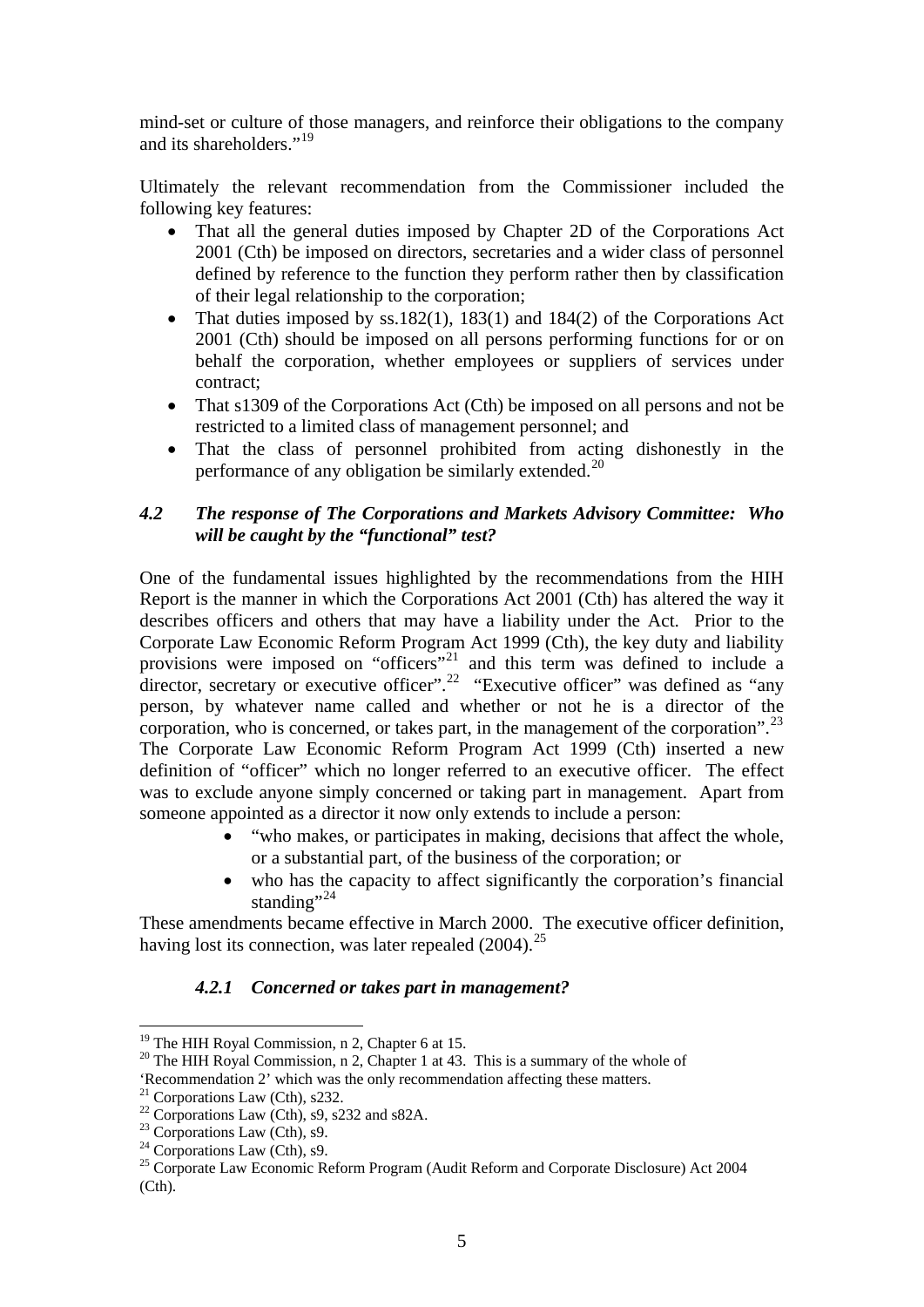The definitional changes apparently led to an inadvertent reduction in the class of persons affected by the major statutory duties. To overcome this development, and to give effect to the recommendations from the HIH report, the Advisory Committee's first 2 recommendations mean that Sections 180(1), 181 and 184(1) would be extended to apply not only to directors and other officers of a corporation, but to any person who takes part, or is concerned, in the management of the corporation.<sup>[26](#page-5-0)</sup> In other words they wish to revert to the old terminology used in the definition of "executive officer" (since repealed). It is argued by the Advisory Committee that these recommendations "seek to put beyond any doubt that those duties do apply to all persons who have some real involvement in corporate management."<sup>[27](#page-5-1)</sup> They are confident that the judicial guidance as to the interpretation of the terms used in the recommendation will mean no further legislative elaboration is necessary.<sup>[28](#page-5-2)</sup>

As a consequence of these changes, the committee made further recommendations to amend other related or dependent provisions in a similar way. That is to extend the application of the following provisions to persons who take part, or are concerned, in the management of the company:

- s199A and s199B (indemnification and insurance) [recommendation  $31^{29}$  $31^{29}$  $31^{29}$
- s187 (decision making within wholly owned subsidiaries) [recommendation  $41^{30}$  $41^{30}$  $41^{30}$
- s189 (reliance on information and advice provided by others) [recommendation  $5$ ]<sup>[31](#page-5-5)</sup>
- s180(2) (business judgement rule) [recommendation  $6$ ]<sup>[32](#page-5-6)</sup>

So who will now be caught? What does it mean to be a person "… who takes part, or is concerned in the management of a corporation"? This issue was examined in depth in the Appendix to the Report of The Corporations and Markets Advisory Committee.<sup>[33](#page-5-7)</sup> As explained in that summary, the leading case on the issue is ASIC v Vines $34$  where a review was undertaken of the relevant authorities. As is discussed later in this article, the predecessor of the current insolvent trading provisions also applied to any person who took part in the management of the company. In this context the courts preferred a narrow interpretation to the concept and likened it closely to the director's role.<sup>[35](#page-5-9)</sup> This was apparently because it may have otherwise been unfair to hold a company executive responsible for debts they had no role in incurring.<sup>[36](#page-5-10)</sup> For other purposes however (including the duties to be amended) where the issue is to assess the proper discharge of their own responsibilities to the company a wider interpretation is supported. In particular the views of Ormiston J in

<span id="page-5-1"></span><span id="page-5-0"></span><sup>&</sup>lt;sup>26</sup> Corporations and Markets Advisory Committee, n 1, at 35.<br><sup>27</sup> Corporations and Markets Advisory Committee, n 1, at 35.<br><sup>28</sup> Corporations and Markets Advisory Committee, n 1, at 40.

<span id="page-5-2"></span>

<span id="page-5-5"></span><span id="page-5-4"></span><span id="page-5-3"></span><sup>&</sup>lt;sup>30</sup> Corporations and Markets Advisory Committee, n 1, at 41.<br><sup>31</sup> Corporations and Markets Advisory Committee, n 1, at 41.<br><sup>32</sup> Corporations and Markets Advisory Committee, n 1, at 43.<br><sup>33</sup> Corporations and Markets Advis

<span id="page-5-6"></span>

<span id="page-5-7"></span>

<span id="page-5-9"></span><span id="page-5-8"></span><sup>&</sup>lt;sup>35</sup> Holpitt Pty Ltd v Swaab (1992) 6 ACSR 488 at 491, Sycotex Pty Ltd v Baseler (1994) 13 ACSR 766 at 782, Standard Chartered Bank of Australia Ltd v Antico (1995) 18 ACSR 1 at 66.

<span id="page-5-10"></span><sup>&</sup>lt;sup>36</sup> Holpitt Pty Ltd v Swaab (1992) 6 ACSR 488 at 491, Sycotex Pty Ltd v Baseler (1994) 13 ACSR 766 at 782, Standard Chartered Bank of Australia Ltd v Antico (1995) 18 ACSR 1 at 66.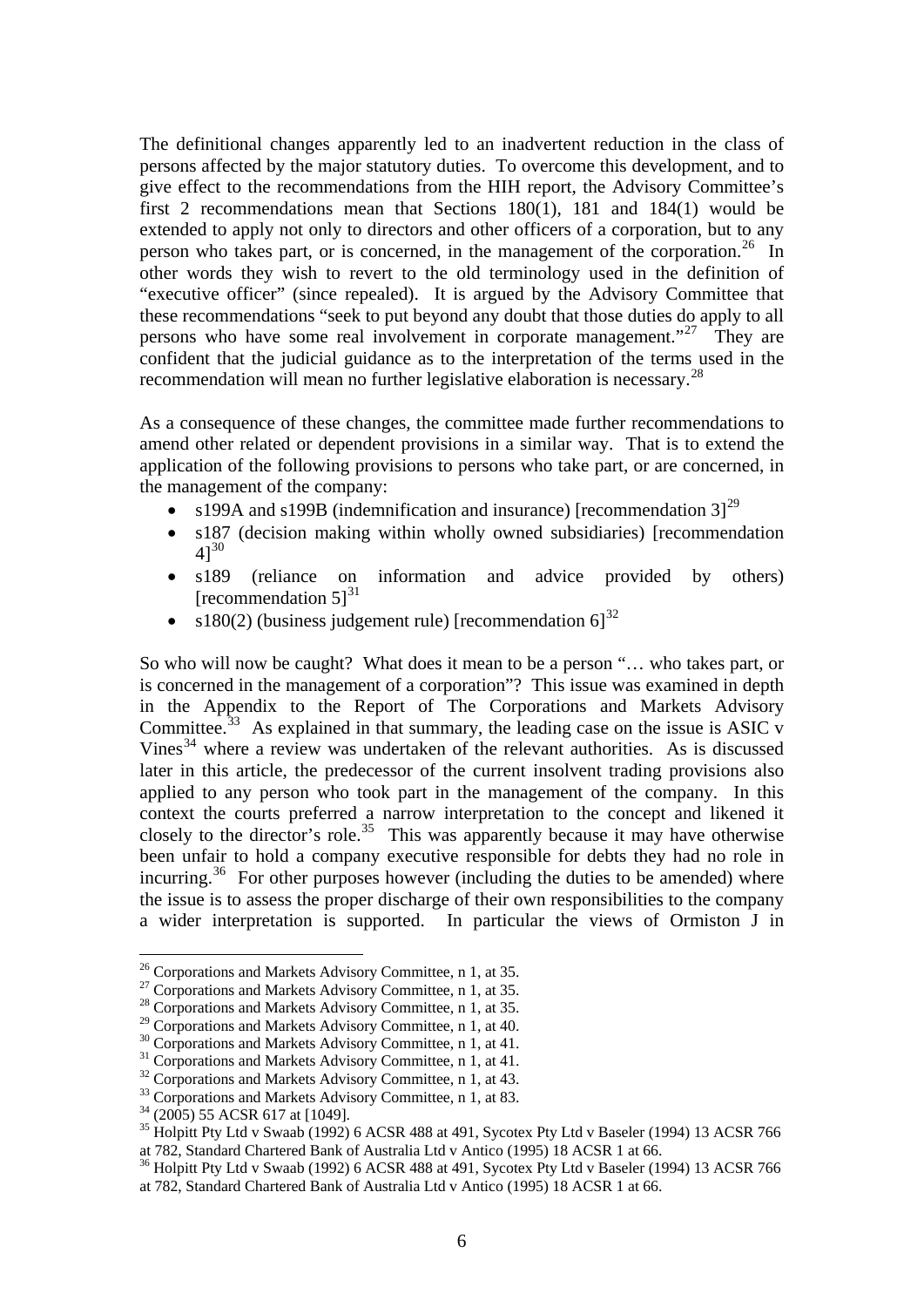Commissioner for Corporate Affairs (Vic) v Bracht<sup>[37](#page-6-0)</sup> have received approval in ASIC v Vines.<sup>[38](#page-6-1)</sup>

The concept of management for Ormiston J "... comprehends activities which involve policy and decision making, related to the business affairs of a corporation, affecting the corporation as a whole or a substantial part of that corporation, to the extent that the consequences of the formation of those policies or the making of those decisions may have some significant bearing on the financial standing of the corporation or the conduct of its affairs."<sup>[39](#page-6-2)</sup>

Importantly, this concept of management was not confined to central management $40$ and thus could include persons involved in only a segment of the company's overall business, such as a sales manager.<sup>[41](#page-6-4)</sup> Authority is also given for the view that the terminology would now catch management activities by persons who are not directors and do not even communicate directly with the board.<sup> $42$ </sup> To be concerned in management could include "… participation at a variety of levels and at differing intensities, some of which may be relatively modest … It requires activities involving some responsibility, but not necessarily of an ultimate kind whereby control is exercised. Advice given to management, participation in its decision-making processes, and execution of its decisions going beyond mere carrying out of directions as an employee would suffice."<sup>[43](#page-6-6)</sup>

The real essence of the question is whether the person involved "… is given some measure of responsibility or some area of discretion, or … his opinion is given some weight in the decision-making processes of management".<sup>[44](#page-6-7)</sup> Clearly this terminology allows for a very broad interpretation to include persons occupying many varied positions under the board level and can certainly catch advisers and consultants who engage in these defined management activities even in a single instance.<sup>[45](#page-6-8)</sup>

While the Committee is obviously confident about the application of the above interpretation those occupying any senior management role or providing advice to management may feel some unrest about the implications.

### *4.2.2 Perform functions, or otherwise acts for or on behalf of the corporation*

The Advisory Committee specifically supported the recommendations in the HIH report to extend the obligations in s182, 183 and 184 to persons who carry out some

 $37$  (1989) 14 ACLR 728.

<span id="page-6-1"></span><span id="page-6-0"></span><sup>38 (2005) 55</sup> ACSR 617 at [1049].

<span id="page-6-2"></span><sup>39 (1989) 14</sup> ACLR 728 at 733-734.

<span id="page-6-3"></span> $40$  This may have been the case with the previous version of the insolvent trading provisions: Holpitt Pty Ltd v Swaab (1992) 6 ACSR 488 at 491, Sycotex Pty Ltd v Baseler (1994) 13 ACSR 766 at 782, Standard Chartered Bank of Australia Ltd v Antico (1995) 18 ACSR 1 at 66.

 $41$  (2005) 55 ACSR 617 at [1049].

<span id="page-6-5"></span><span id="page-6-4"></span> $42$  (2005) 55 ACSR 617 at [1051].

<span id="page-6-6"></span><sup>&</sup>lt;sup>43</sup> (2005) 55 ACSR 617 at [1054] in support of the views of Ormiston J in Commissioner for Corporate Affairs (Vic) v Bracht (1989) 14 ACLR 728.

<span id="page-6-7"></span><sup>44</sup> Commissioner for Corporate Affairs (Vic) v Bracht (1989) 14 ACLR 728. This view is supported in Forge v ASIC (2004) 52 ACSR 1 at [200] and ASIC v Vines (2005) 55 ACSR 617 at [1054].

<span id="page-6-8"></span><sup>45</sup> ASIC v Vines (2005) 55 ACSR 617 at [1052].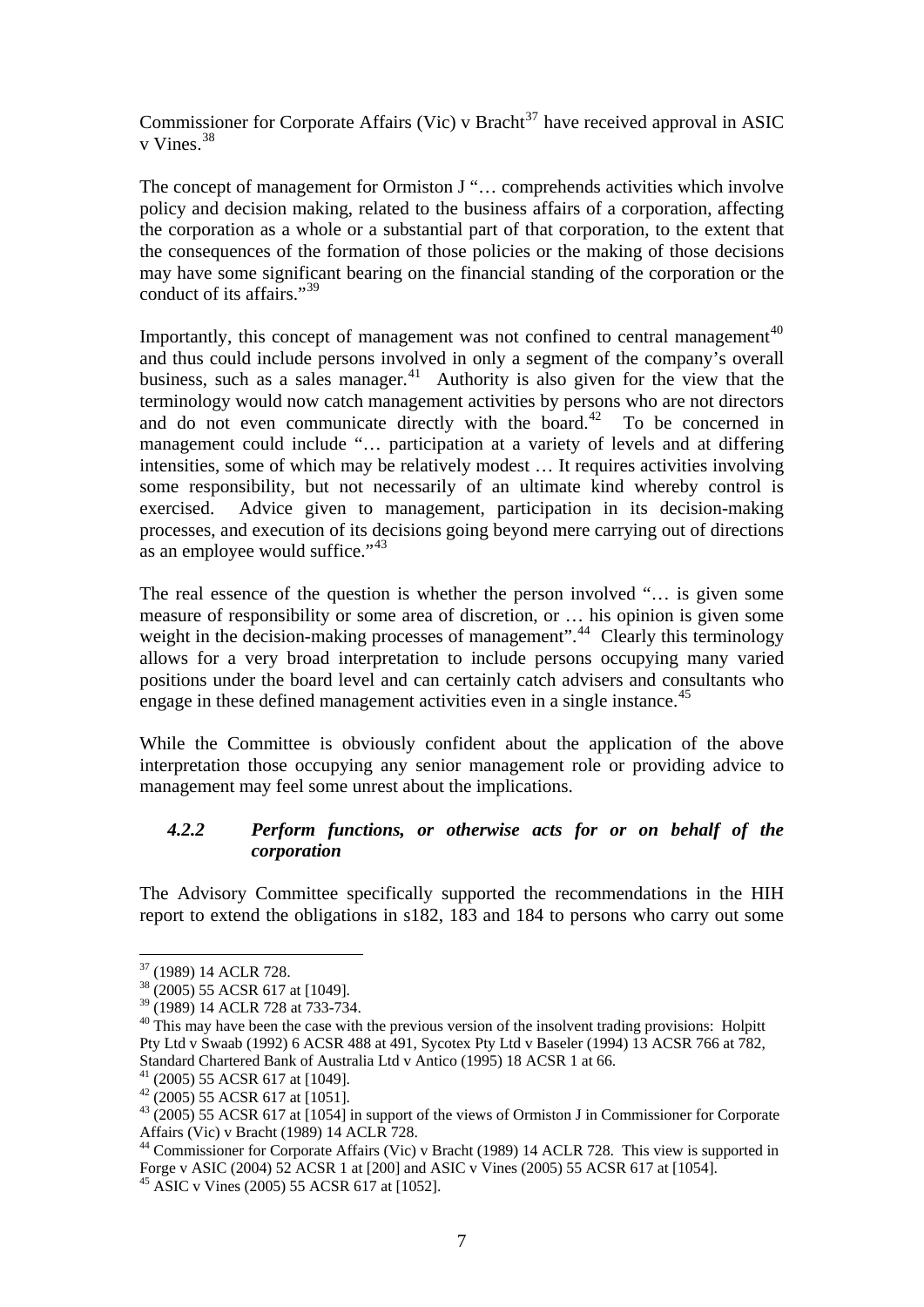role for the company regardless of their status. The desire is to apply the duties by reason of the function performed for the company and therefore it would be inadequate to simply apply the "taking part in management" principle. The recommendations [recommendation 7 and 8] are that s182, 183 and s184(2) and (3) are extended beyond their existing application to apply to "any other person who performs functions, or otherwise acts, for or on behalf of that corporation".<sup>[46](#page-7-0)</sup>

It has been further recommended that the following provisions be extended with the same terminology:

- s1309(1) (providing information known to be false or misleading) [recommendation  $91^{47}$  $91^{47}$  $91^{47}$ ]
- s1307(1) (misconduct concerning corporate books) [recommendation  $101^{48}$  $101^{48}$  $101^{48}$
- s1309(2) [recommendation  $11^{49}$  $11^{49}$  $11^{49}$

#### *5. Why not also review the insolvent trading provisions to restore their application to those who 'take part in management of the corporation'?*

The recommendations discussed above are supporting a return to the situation where some duties applicable to corporate officers include those who "take part in the management of the company". Neither the HIH Report nor the Corporations and Markets Advisory Committee even considered extending this approach to the insolvent trading provisions. That is, considering whether it would also be appropriate for those who take part in management, other than as directors, to have the express duty to prevent the insolvent trading of the company. This is interesting for two main reasons. Firstly, the Commissioner's concerns in the case of the HIH group, in respect of the performance and accountability of senior managers and other advisers, related to the manipulation of the supply of information and the provision of poor or misleading information and advice that related directly to the key issue of the solvency of the company. Secondly, like the fundamental duties to the company contained in s180, s181 and s184 that are recommended for change, the insolvent trading provisions also used to extend in its application to those persons who took part in the management of the company. For debts incurred prior to 23 June 1993, any person who was a director or took part in the management of the company could be jointly and severally personally liable, with the company, for the payment of the  $\det$ <sup>[50](#page-7-4)</sup>. This applied of course where there were reasonable grounds to expect that the company would not be able to pay all its debts as and when they became due.<sup>[51](#page-7-5)</sup>

So why not also review the application of the now s588G to non-board managers and other advisers, who, as in the case of HIH have been shown to be capable of wielding significant power in influencing the board in its assessment of the solvency of the company? The revision seems particularly worthy given that some of the senior managers involved in the HIH cases were actually directors of subsidiary companies

<span id="page-7-0"></span><sup>&</sup>lt;sup>46</sup> Corporations and Markets Advisory Committee, n 1, at 51.

<span id="page-7-1"></span><sup>&</sup>lt;sup>47</sup> Corporations and Markets Advisory Committee, n 1, at 58.  $48$  Corporations and Markets Advisory Committee, n 1, at 61.

<span id="page-7-3"></span><span id="page-7-2"></span><sup>&</sup>lt;sup>49</sup> Corporations and Markets Advisory Committee, n 1, at 63.  $50$  Corporations Act 1989 (Cth), s592.

<span id="page-7-5"></span><span id="page-7-4"></span> $51$  Corporations Act 1989 (Cth), s592.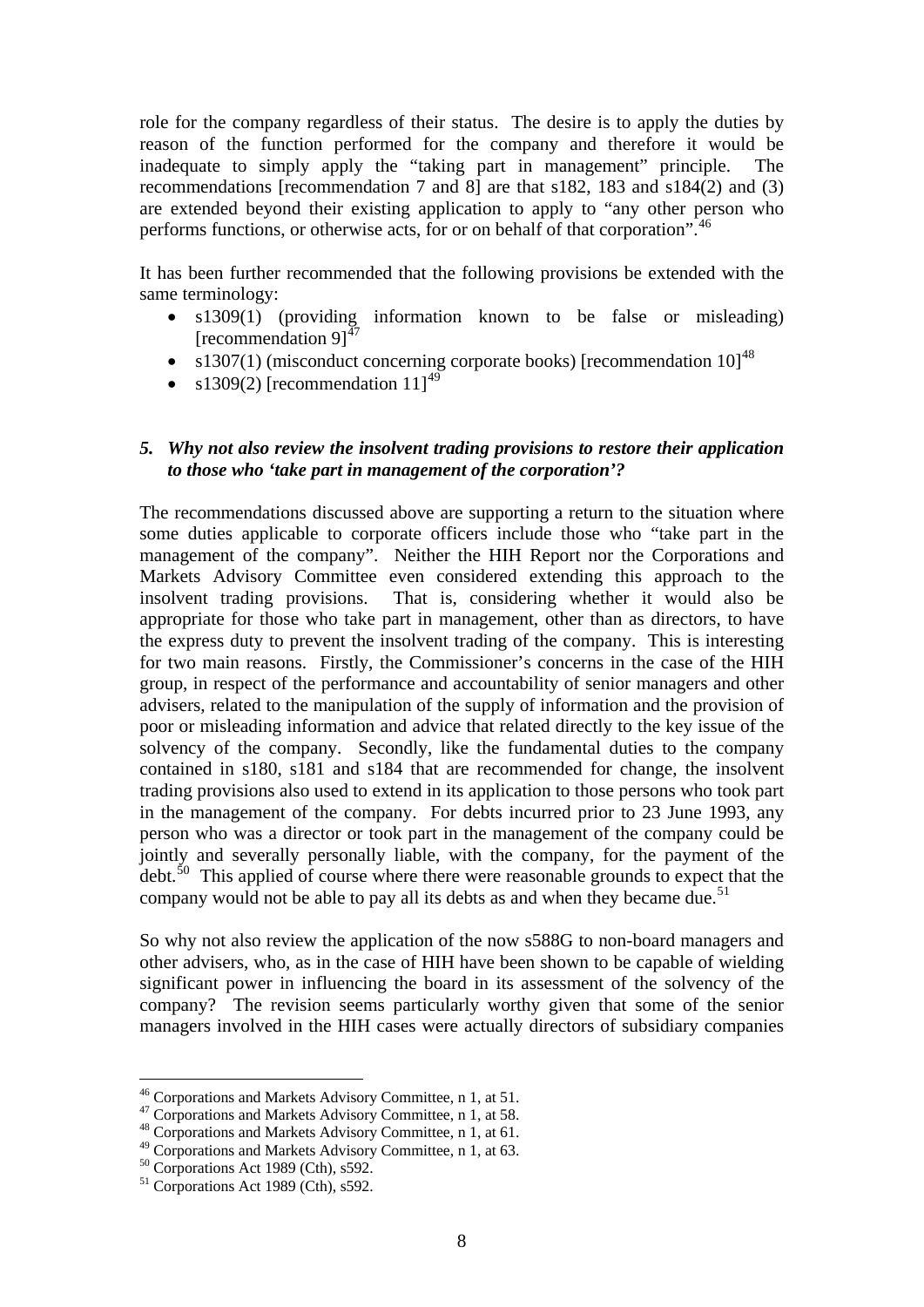providing information on which to make an assessment as to the financial position of the main entity.

The insolvent trading provisions themselves did undergo significant review in both form and function since the Harmer Report.<sup>[52](#page-8-0)</sup> It was responsible for changing the focus from providing creditors with another means to recover losses from responsible managers to creating a more positive duty to prevent the incurring of debts by insolvent companies. $53$  As part of this approach it was recommended that liability should only attach to those who are entrusted with the overall management of the company and this would limit the application to directors.<sup>[54](#page-8-2)</sup> So the reason  $s588G$ only applies to directors was, unlike the unintended shift in the meaning of "officer", a deliberate act. It was recommended that a duty to prevent insolvent trading could only be owed by those who have the capacity to prevent the incurring of the relevant debts.

In considering this transition however it is curious to review the submissions received as part of the Harmer Report in favour of continuing to make senior executive officers subject to the duty. These arguments could easily be made again today and would have an ironic resonance given the experiences with many recent corporate collapses and with the failure of HIH in particular:

*"The argument supporting extension of the duty was that senior managers are in a better position to know the affairs of the company and the directors rely heavily on them for information about those affairs. Furthermore, it is argued that senior managers may not be bringing matters to the attention of the board, or worse could be deliberately misleading the directors and incurring credit without having to worry about personal liability. The Institute of Directors argued that liability for senior managers may prompt more timely reporting to the board of directors and that there should be a provision to enable liability to be apportioned between those culpable by taking into account factors such as the extent of their knowledge, the degree of responsibility for the loss and all other relevant factors."[55](#page-8-3)*

The argument is a relatively simple one. Where the information and advice that has been presented to the board is inaccurate or misleading the board may not act appropriately. Board members however are under an obligation to exercise an appropriate level of care, diligence and skill with respect to understanding the financial position of the company. This may mean further investigations and objective assessments on their part prior to accepting or relying on such advice. So even in the unfortunate event of deception from within, directors may still be liable for failing to prevent insolvent trading. Nevertheless as a matter of practicality, there may be circumstances, where non-board managers who may be more culpable, will fall outside the operation of the provisions.

Consider the specific conduct of senior managers, consultants and advisers in the case of HIH itself. Their failings were described in some substantial detail. For the

<span id="page-8-0"></span><sup>52</sup> Australian Law Reform Commission, Report No. 45 (vol 1), *General Insolvency Inquiry* AGPS, Canberra, 1988 ('The Harmer Report').

<sup>53</sup> Australian Law Reform Commission, n 52, at para 280.

<span id="page-8-2"></span><span id="page-8-1"></span><sup>54</sup> Australian Law Reform Commission, n 52, at para 325.

<span id="page-8-3"></span><sup>55</sup> Australian Law Reform Commission, n 52, at para 324.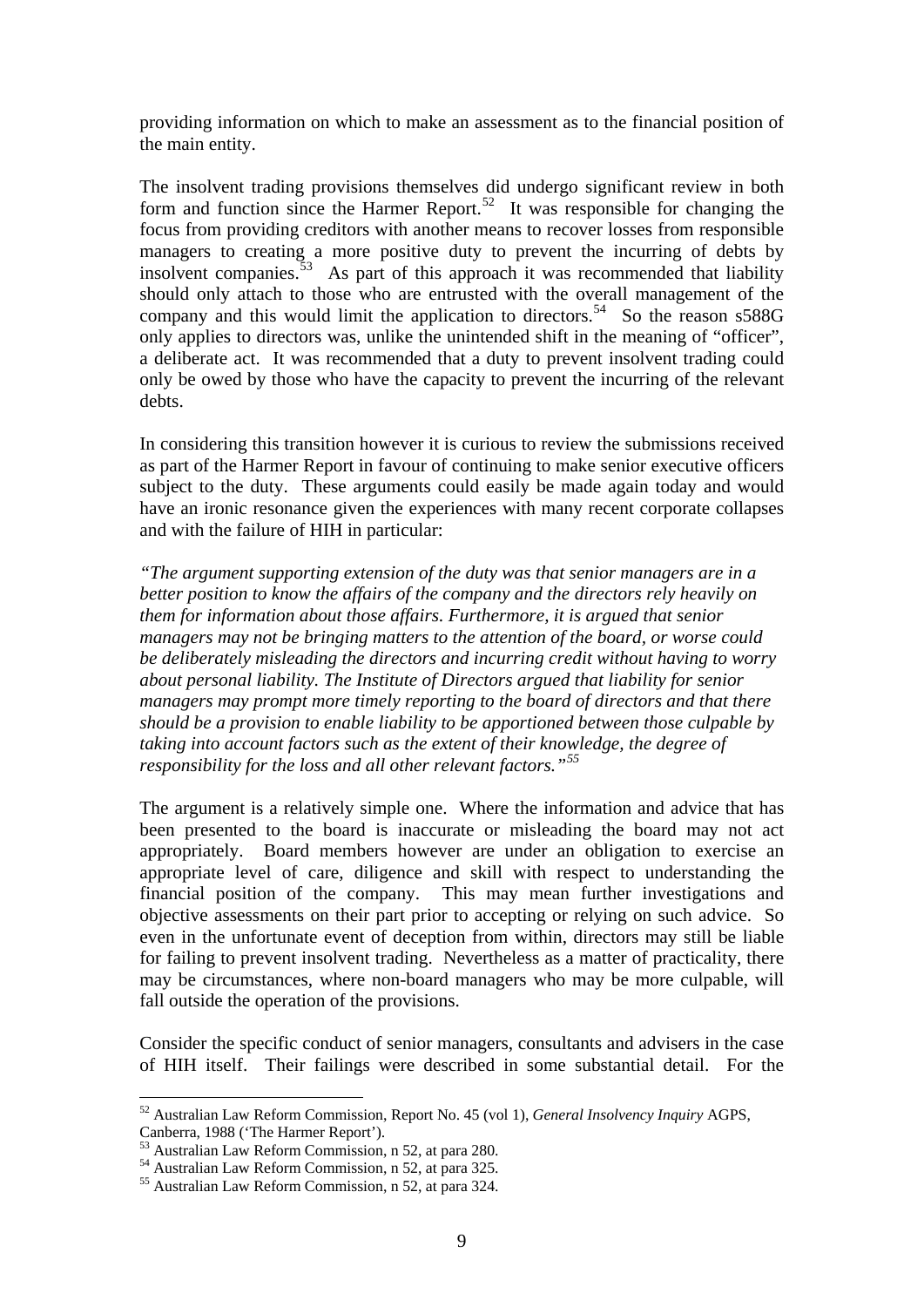purposes of this paper however the following list is a summary, in very general terms, of some of the key issues:

- There were no appropriate limitations on the authority of the chief executive which allowed for abuses of discretion;
- The control of the agenda of the board actually rested in the hands of management as a matter of practice and this power was also abused;
- Management provided information to the board that was misleading;
- Employees who could be described as "middle management" were involved in the manipulation of information, particularly financial information relied upon by the board, auditors and APRA;
- External advisers did not act with the required independence and the relationship between the companies and such parties compromised their role. This was particularly true of the auditors and consulting actuary. In this particular case the quality of their advice was crucial to an accurate understanding of the financial position of the company;
- The role of other advisers in management decisions and processes such as lawyers and financial consultants was questioned and whether an appropriate level of expertise was exercised was put in doubt.<sup>[56](#page-9-0)</sup>

So the identified problems not only related to matters of process which were abused but importantly the provision of information to the board and the manipulation of how that occurred. It was not just that misleading information was presented to the board but that the flow of information generally was controlled and discretions exercised in a way that manipulated the knowledge base of the directors. One consequence of this was the failure to appreciate the real financial position of the company given the way in which their assets and risks had been evaluated.

Given the size of the ultimate losses in the case of HIH it would have been expected that insolvent trading allegations would be canvassed. The Commissioner himself suggested that members of the public may have assumed that insolvent trading was necessarily taking place.<sup>[57](#page-9-1)</sup> However, as explained by the Commissioner, given the number of difficulties with such an action in these complex circumstances there was no contention that there was a breach of  $s588G$  $s588G$  $s588G$  by any of the directors.<sup>58</sup> The first major hurdle was that the question of the solvency of the company was particularly complex and difficult given the nature of the insurer's liabilities and that these related to future events subject to contingencies. The second problem was that the incurring of questionable debts was more likely to have been carried out by subsidiary companies and the relationship of officers and companies within the group would make it very difficult to establish the necessary "suspicion" of insolvency.<sup>[59](#page-9-3)</sup>

HIH is simply one example of the significant practical problems that may hamper an insolvent trading action. It demonstrates the difficulties in even identifying when a s588G action may be worthwhile or possible despite exceptional losses as a result of poor management. On this premise non-board managers would be even less

<span id="page-9-0"></span><sup>&</sup>lt;sup>56</sup> This is a summary of the findings of the Commissioner: The HIH Royal Commission, n 2, Chapter 1, at 23 to 42.

The HIH Royal Commission, n 2, Chapter 20 at 12.

<span id="page-9-2"></span><span id="page-9-1"></span> $58$  The HIH Royal Commission, n 2, Chapter 20 at 12.

<span id="page-9-3"></span><sup>59</sup> The HIH Royal Commission, n 2, Chapter 20 at 12,13.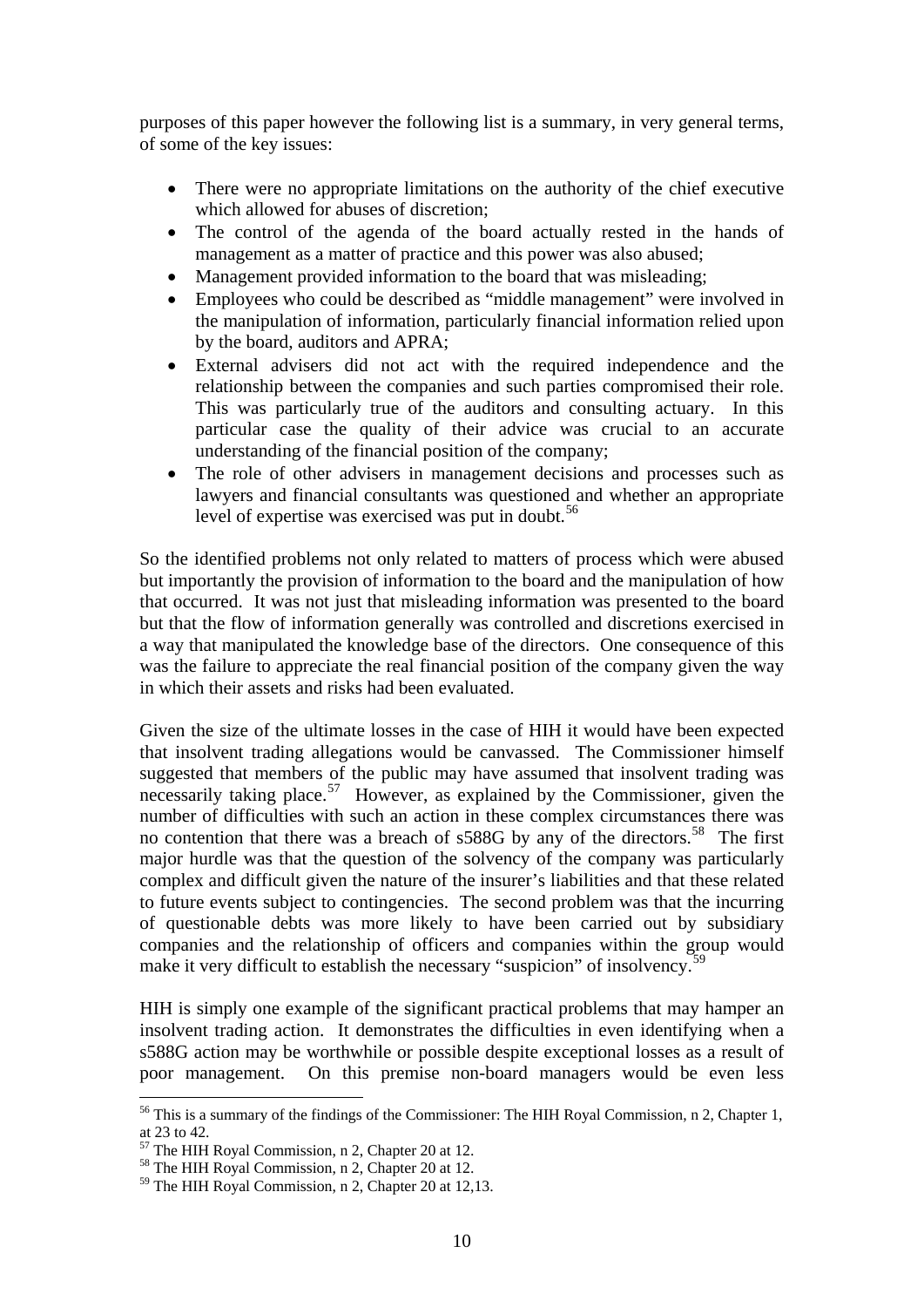concerned if they were subject to the same principles. Even when the relevant provisions did apply to managers who were not directors (prior to June 1993), there were only ever five  $(5)$  actions that involved them.<sup>[60](#page-10-0)</sup>

While the reasons for it may be disputed it seems clear that the number of insolvent trading actions have been reducing.<sup>[61](#page-10-1)</sup> This is apparently at a time when there are a greater number of insolvencies<sup>[62](#page-10-2)</sup> and some reasons to suspect a greater number of potential cases of insolvent trading, though this is obviously very difficult to evidence.<sup>[63](#page-10-3)</sup> While arguably there have been relatively recent successes in high profile cases<sup>[64](#page-10-4)</sup> the empirical evidence suggests the practical problems of bringing insolvent trading actions continue to be significant.<sup>[65](#page-10-5)</sup> There have only been 15 decided cases since the end of the 1990s to February 2004.<sup>[66](#page-10-6)</sup> Even when the actions are taken and end successfully it has been argued it may even act to the disadvantage of creditors.<sup>[67](#page-10-7)</sup>

The difficulties in bringing an insolvent trading action are not new. However, as will be discussed below, where officers of the failed company may be seen to be in breach of s180, civil penalty proceedings to seek compensation orders for the company may arguably achieve similar goals. This may become a significant shift in the focus of officers' duties, particularly where the alleged breach of s180 relates to the failure to exercise the necessary levels of skill to appropriately assess the company's financial status.

[http://www.aph.gov.au/Senate/committee/corporations\\_ctte/completed\\_inquiries/2002-](http://www.aph.gov.au/Senate/committee/corporations_ctte/completed_inquiries/2002-04/ail/report/ail.pdf)

<span id="page-10-0"></span><sup>&</sup>lt;u>.</u>  $60$  James, P., Ramsay, I., Siva, P., "Insolvent Trading – An Empirical Study" Research Report of Clayton Utz and Centre for Corporate Law and Securities Regulation, The University of Melbourne (2004) at 28-29. In this report only 5 actions were identified as being against "defacto directors". This category included persons who took part in the management of the company and therefore had a potential liability under previous regimes. Accordingly the application to the managers discussed in this paper could have been less than 5 in number.

<span id="page-10-1"></span> $61$  James, P., et al, n 60.

<span id="page-10-2"></span> $62$  This is broadly supported by the statistical figures related to corporate insolvency produced by ASIC: [http://www.asic.gov.au/asic/asic\\_pub.nsf/byheadline/Insolvencies%2C+teminations+%26+new+reg+st](http://www.asic.gov.au/asic/asic_pub.nsf/byheadline/Insolvencies%2C+teminations+%26+new+reg+stats+portal+page?opendocument) [ats+portal+page?opendocument](http://www.asic.gov.au/asic/asic_pub.nsf/byheadline/Insolvencies%2C+teminations+%26+new+reg+stats+portal+page?opendocument)

<span id="page-10-3"></span><sup>&</sup>lt;sup>63</sup> Parliamentary Joint Committee on Corporations and Financial Services; "Corporate Insolvency Laws: A Stocktake" 2004 Chapter 9:

[<sup>04/</sup>ail/report/ail.pdf](http://www.aph.gov.au/Senate/committee/corporations_ctte/completed_inquiries/2002-04/ail/report/ail.pdf). This report included indicators that there were large numbers of reports from administrators and others of breaches of s588G Corporations Act 2001 (Cth). In the 2002-2003 year there were almost 2,400 such reports however it most cases it was claimed there was a lack of admissible evidence. Apart from insolvent trading actions ASIC has targeted insolvent trading as part of its National Insolvent Trading Program. As part of this program ASIC visited 488 companies suspected of trading while insolvent: Collier, B., "ASIC's increased focus on insolvency" Presentation to Practical Insolvency & Practice Management", 4 August 2005,

[http://www.asic.gov.au/asic/pdflib.nsf/LookupByFileName/Insolvency\\_speech\\_4\\_Aug\\_05.pdf/\\$file/In](http://www.asic.gov.au/asic/pdflib.nsf/LookupByFileName/Insolvency_speech_4_Aug_05.pdf/$file/Insolvency_speech_4_Aug_05.pdf) solvency speech 4 Aug 05.pdf

<span id="page-10-4"></span> $64$  ASIC v Plymin & Ors (No 1) (2003) 21 ACLC 700 where the managing director (Plymin), a nonexecutive director (Elliott) and the chairman (Harrison) were found liable under civil penalty proceedings relying on s588G Corporations Act 2001 (Cth) as a result of the failure of the Water Wheel group.

<span id="page-10-5"></span> $65$  James, P., et al, n 60.

<span id="page-10-6"></span> $66$  James, P., et al, n 60, at 2.

<span id="page-10-7"></span> $67$  Mitchell, V., "The Water Wheel Case – What do we learn from it?", (2003) 16 Australian Journal of Corporate Law 65. This article identified some of the practical problems that may result from ASIC bringing the action under s588G Corporations Act 2001 (Cth) in high profile cases such as ASIC v Plymin (No 1) (2003) 26 ACSR 126; 21 ACLC 700.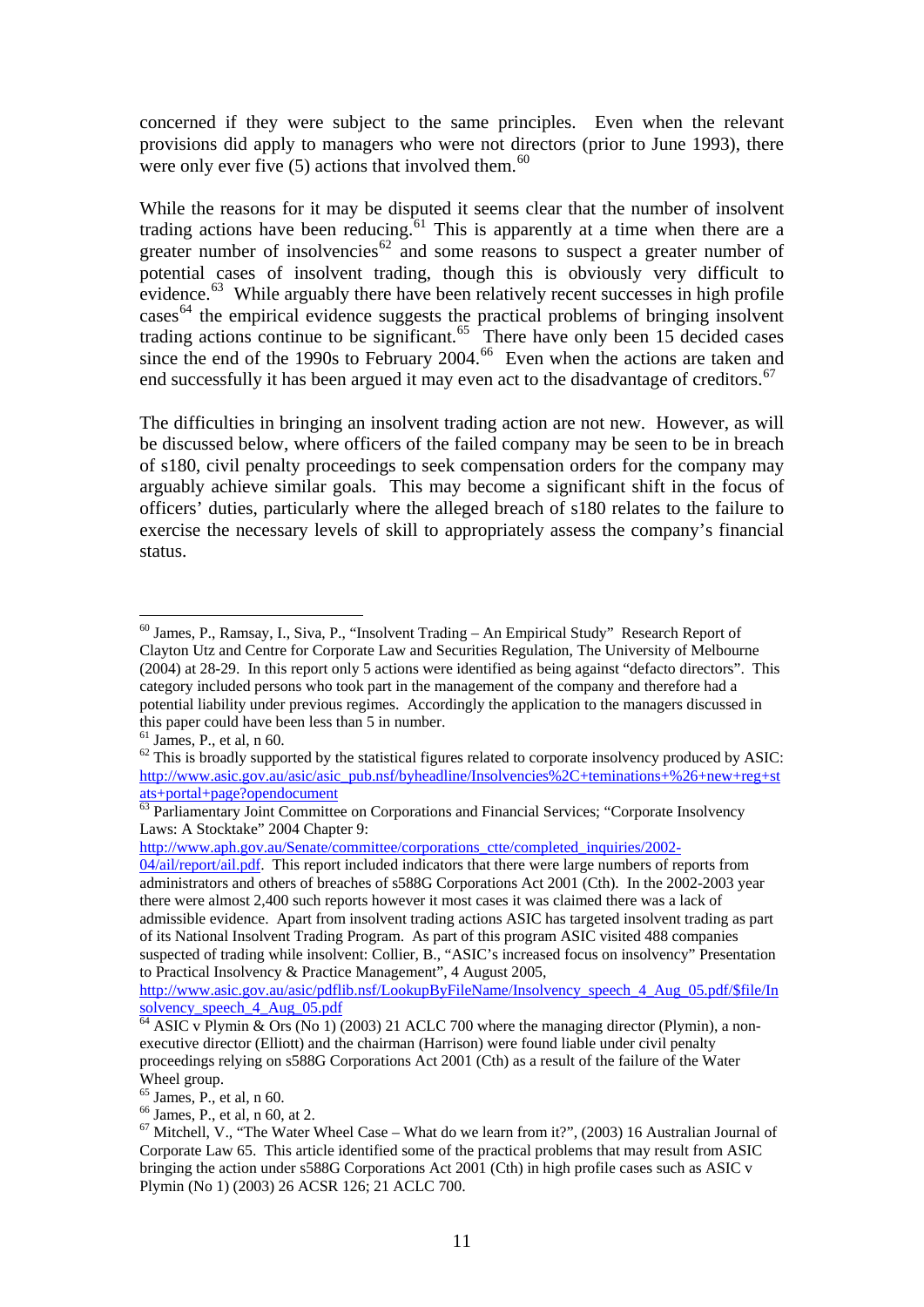### *6. The Liability for Non-board Managers, Consultants and Advisers under s180*

Obviously if the recommendations of the Corporations and Markets Advisory Committee are carried out non-board managers, consultants and advisers may become caught anew within the s180 duty. But it is not a simple case of returning to a previous definition. This gives the impression that little has changed and that nonboard managers are no more exposed than was previously the case in the 1990s. However, the interpretation of the relevant legal duties, the use of the enforcement provisions and the expectations on corporate governors have marched on. Non-board managers need to be aware that these amendments will place upon them growing and developing expectations which generally put them at greater risk of personal liability. This may be particularly true when it comes to their role in informing and advising on the financial position of the company.

### *6.1 The development of s180 and its relationship with s588G*

In recommending in 1988 that the insolvent trading provisions only apply to directors, Harmer took some comfort from the proposition that other managers who would not be caught under the new provisions may still be liable under the other duties. That is, liability under the equivalent of s180 would still apply (then s229).<sup>[68](#page-11-0)</sup> At the time the duty did apply to those who took part in management and if the current recommendations proceed, then this will be the same result again. What can that mean in the current climate?

There has always been a strong relationship between the duties of care and diligence under s180 and duty to prevent insolvent trading. It has even been suggested that the latter can be found in the former.<sup>[69](#page-11-1)</sup> Even if this carries the issue too far it is at least clear that for quite a long time, insolvent trading cases have informed and developed the duty of care and diligence under s180. The courts have relied upon the s180 duty to help it assess whether directors should have reasonably expected that the company was insolvent or would become insolvent for the purposes of s588G.<sup>[70](#page-11-2)</sup> Under s180, at least for directors, there is a continuing obligation to keep informed about the activities of the corporation and in particular, its financial status.<sup>[71](#page-11-3)</sup> And one is not exonerated from this duty just because you may be entitled to trust your subordinates.<sup>[72](#page-11-4)</sup> It is an overriding obligation to exercise an objective standard of financial competence and in so doing to make all reasonable enquiries and take all

<span id="page-11-0"></span><sup>68</sup> Australian Law Reform Commission, n 52, at para 324,325.

<span id="page-11-1"></span><sup>69</sup> Goldman, D., "Directors beware! Creditor protection from insolvent trading" (2005) 23 Companies and Securities Law Journal 216 at 217 in reference to De Mott, D., "Directors' Duties of Care and the Business Judgment Rule: American Precedents and Australian Choices" (1992) 4 Bond Law Review 133.

<span id="page-11-2"></span><sup>70</sup> Statewide Tobacco Services Ltd v Morley (1990) 2 ACSR 405; 8 ACLC 827; [1993] 1 VR 423; (1992) 8 ACSR 305; 10 ACLC 1233; Commonwealth Bank of Australia v Friedrich (1991) 5 ACSR 115; 9 ACLC 946. The reference to "expectation" is in line with the requirement under the previous version of the insolvent trading provisions.

<sup>71</sup> ASIC v Adler (No 3) (2002) 20 ACLC 576; 41 ACSR 72.

<span id="page-11-4"></span><span id="page-11-3"></span> $72$  ASIC v Rich (2003) 21 ACLC 450 at [467]. This case usefully describes the development of these principles over recent years.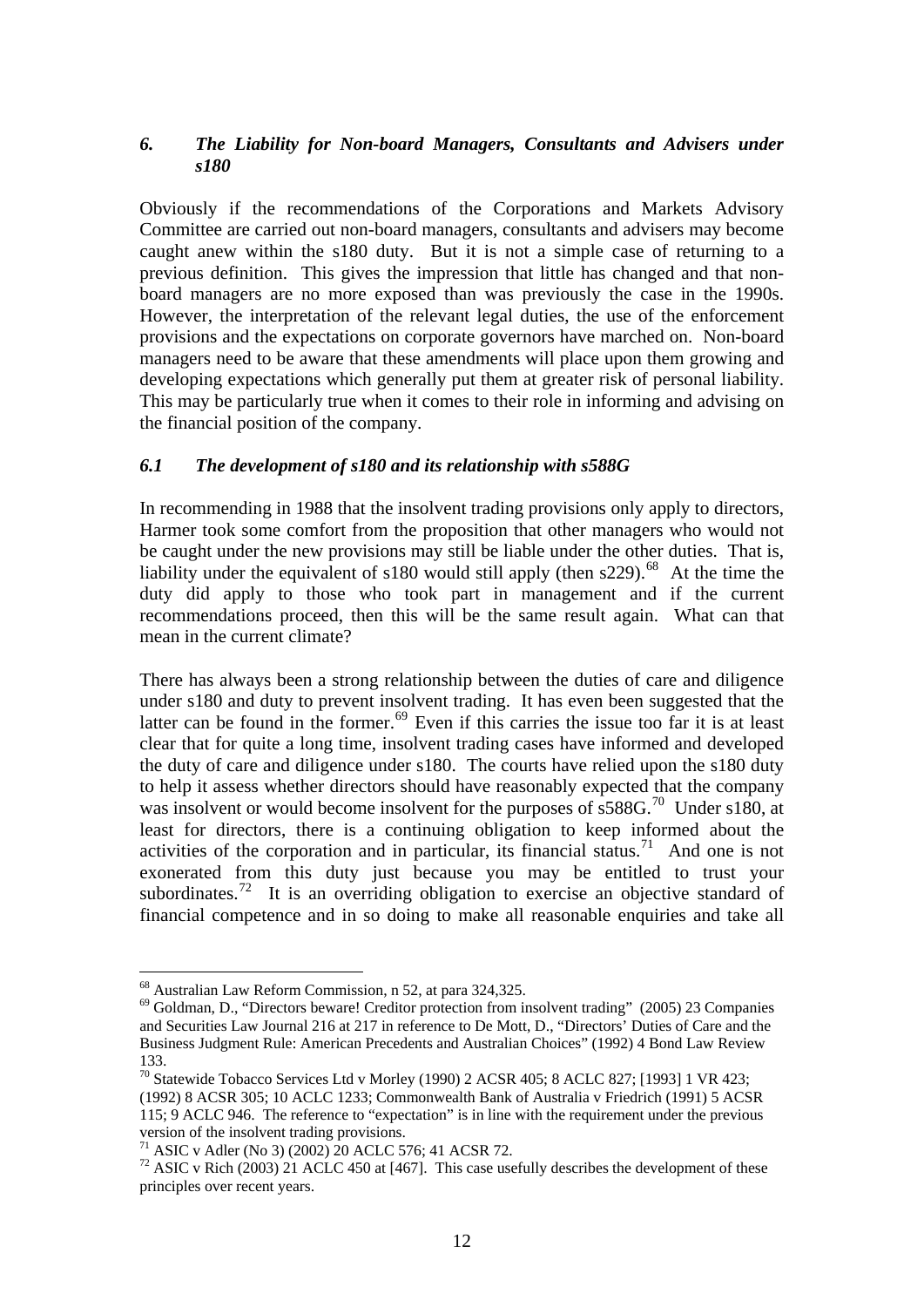reasonable steps.[73](#page-12-0) This standard of competency expected regarding financial matters of the company has been growing and developing ever since.<sup>[74](#page-12-1)</sup>

s180 comprises objective and subjective elements. While there would be a minimum standard of care and diligence expected, officers will be assessed against this duty by reference to their particular office and responsibilities.<sup>[75](#page-12-2)</sup> "The director's responsibilities would include arrangements flowing from the experience and skills that the director brought to his or her office, and also any arrangements within the board or between the director and executive management affecting the work that the director would be expected to carry out."<sup>[76](#page-12-3)</sup> "Responsibilities" in this context "... is a wider concept, referring to the acquisition of responsibilities not only through specific delegation but also through the way in which work is distributed within the corporation in fact, and the expectations placed by those arrangements on the shoulders of the individual director."<sup>[77](#page-12-4)</sup> Over time the courts have distinguished between the appropriate varying expectations that should be applicable to executive and non-executive directors,  $78$  chairpersons,  $79$  and chief financial officers.  $80$  While these have been the subject of on-going clarification what will be the approach toward the assessment of non-board managers?

#### *6.2 The consequences for non-board managers, consultants and advisers?*

Current cases confirm that the liability of officers under s180 may relate to the provision and interpretation of information that will be critical to the assessment of the solvency of the company and all the consequences this has for creditors and shareholders of the company.<sup>[81](#page-12-8)</sup> It is only logical that the role of non-board managers in the failure to accurately identify and make decisions regarding the possible insolvency of the company may be actionable and the compensation orders possible have been shown to be very significant. While this may have been the desired outcome the extent of the risk may not be as readily apparent to non-board managers.

Consider the actions taken by ASIC as a result of the failure of One.Tel. Although the proceedings are against the founding directors they provide meaningful insight into the use of s180 as a tool to recover losses from a failed company. While the litigation against Rich and Silbermann is ongoing, the matter has been settled for Keeling (Joint Managing Director)<sup>[82](#page-12-9)</sup> and Greaves (Non-Executive chairman).<sup>[83](#page-12-10)</sup> In both cases ASIC

<span id="page-12-0"></span><sup>73</sup> Austin, Ford, Ramsay, Company Directors; Principles of Law and Corporate Governance, 2005 Lexis Nexis Butterworths Australia, at [6.2] and [6.23].

<span id="page-12-10"></span><span id="page-12-1"></span> $74$  Re New World Alliance Pty Ltd (rec and mgr apptd); Sycotex Pty Ltd v Baseler (1994) 51 FCR 425; 122 ALR 531; 13 ACSR 766; 12 ACLC 494; Hawcroft General Trading Co Ltd v Edgar (1996) 20 ACSR 541; Metropolitan Fire Systems Pty Ltd v Miller (1997) 23 ACSR 699; Credit Corp Australia Pty Ltd v Atkins (1999) 30 ACSR 727; 17 ACLC 756; ASIC v Plymin (No 1) (2003) 175 FLR 124; 46 ACSR 126; 21 ACLC 700.

 $^{75}$  s180(1) Corporations Act 2001 (Cth); ASIC v Rich (2003) 21 ACLC 450 at [461].

<span id="page-12-3"></span><span id="page-12-2"></span><sup>76</sup> ASIC v Rich (2003) 21 ACLC 450 at [461].

<span id="page-12-4"></span><sup>77</sup> ASIC v Rich (2003) 21 ACLC 450 at [461].

<span id="page-12-5"></span><sup>78</sup> AWA Ltd v Daniels (t/as Deloitte Haskins & Sells) (1992) 7 ACSR 759; 10 ACLC 933; Vrisakis v Australian Securities Commission (1993) 9 WAR 395; 11 ACSR 162; 11 ACLC 763.

ASIC v Rich (2003) 21 ACLC 450.

<span id="page-12-7"></span><span id="page-12-6"></span><sup>80</sup> ASIC v Vines (No 2) (2004) 22 ACLC 37; (2003) 48 ACSR 322.

<span id="page-12-8"></span><sup>81</sup> ASIC v Rich & Ors (2003) 44 ACSR 682; 21 ACLC 450; ASIC v Rich & Ors (No 2) (2004) 22 ACLC 1232; ASIC v Adler (2002) 41 ACSR 72; 20 ACLC 576.

<span id="page-12-9"></span><sup>82</sup> ASIC v Rich & Ors (2003) 21 ACLC 672.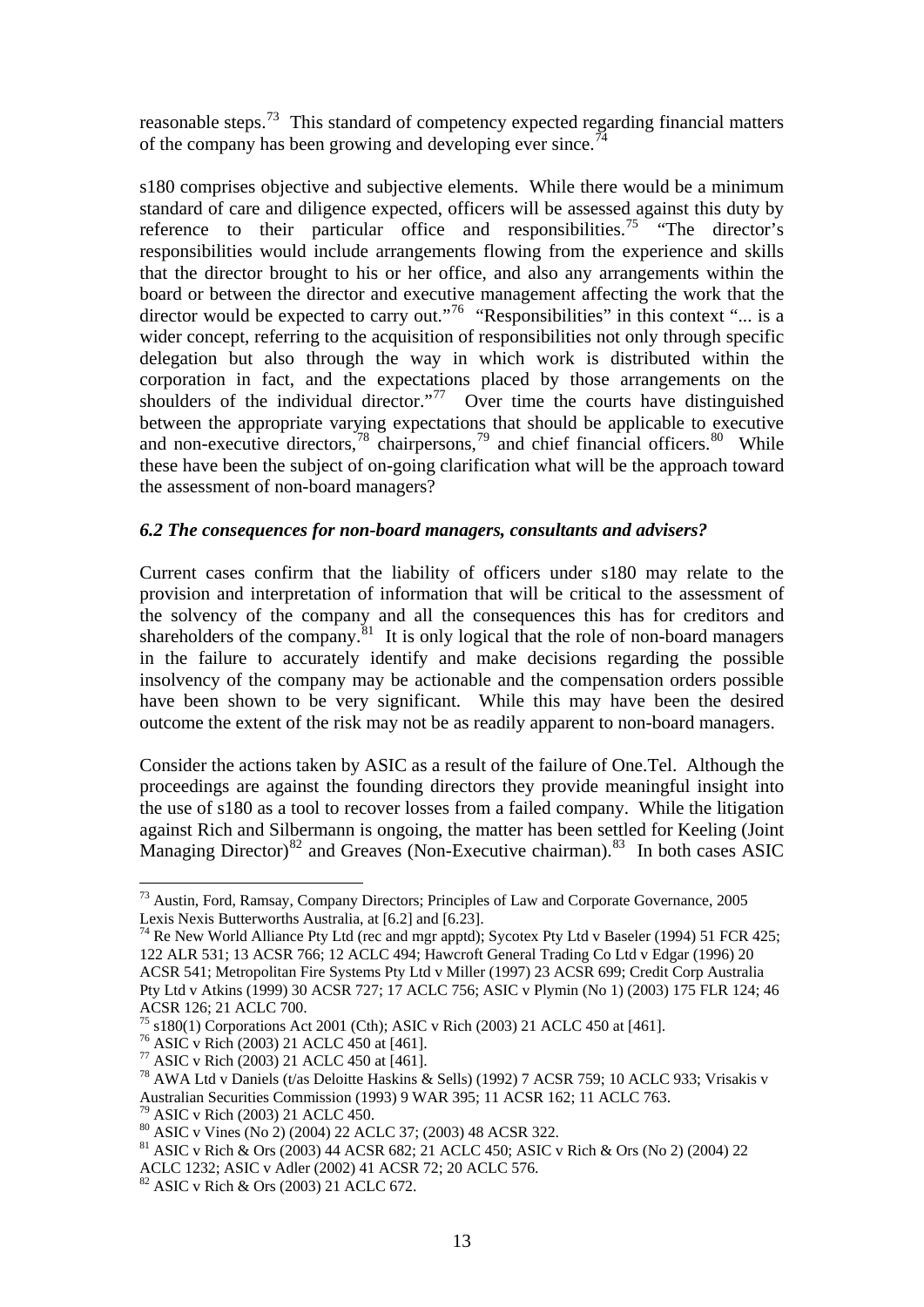were taking civil penalty proceedings and the directors consented to declarations by the court as to a breach of their s180 duty. Orders flowing from the declaration included compensation payments to the company. For Greaves the compensation order was \$20 million and for Keeling it was \$92 million. These cases highlight the ability to use s180 to find officers personally liable where they have failed to take appropriate steps to assess the company's financial position and performance and produce accurate and reliable financial information on which the company can rely. Non-board managers would obviously be assessed against expectations appropriate to their position. Those expectations would obviously not be as great as applied in these cases however the principle is the same. Where non-board managers have failed to provide proper financial information and give appropriate advice (commensurate with their position) regarding the solvency of the company, there would be no reason why similar civil penalty proceedings could not be brought against them. As a consequence compensation orders relative to the consequential losses to the company could be made.

It is also interesting to note that while no insolvent trading actions were brought following the collapse of the HIH group of companies, ASIC certainly did bring a number of civil penalty proceedings for breaches of officers' duties including s180 Corporations Act 2001 (Cth). Messrs Adler, Williams and Fodera were held to be in contravention of s180 and other duties and apart from orders of disqualification, they were subject to compensation and pecuniary penalty orders. $84$  The conduct in question was perhaps a more deliberate abuse of power relating to the funds of the corporation, rather than failing to meet expected standards of financial competency yet the success of the process of obtaining compensation for the failed company is worth assessing.<sup>[85](#page-13-1)</sup>

#### *6.3 The breach of s180 as a civil penalty provision*

The civil penalty regime contained in Pt 9.4B of the Corporations Act 2001 (Cth) commenced operation in its original form in February 1993. It was a first attempt to deal with apparent problems in the enforcement of the duties applicable to corporate officers.[86](#page-13-2) Its existence arose out of the enquiry into the duties and obligations of company directors by the Senate Standing Committee on Legal and Constitutional Affairs conducted in 1989. In the report of this committee ('The Cooney Report')<sup>[87](#page-13-3)</sup> a suite of mechanisms was proposed to arm ASIC with the ability to better regulate compliance with the developing duties. The introduction of civil penalties sought to allow for a better balance between punishing the genuinely criminal and enforcing

 <sup>83</sup> ASIC v Rich & Ors (2004) 22 ACLC 1232.

<span id="page-13-0"></span><sup>84</sup> ASIC v Adler (No3) (2002) 20 ACLC 576.

<span id="page-13-1"></span><sup>&</sup>lt;sup>85</sup> For a comprehensive review of the actions that followed the failure of HIH see du Plessis, J., "Reverberations after the HIH and other recent Australian corporate collapses: The role of ASIC" (2003) 15 Australian Journal of Corporate Law 225.

<span id="page-13-2"></span> $86$  These problems related to the difficulties in bringing directors to face criminal prosecution for breaches of directors' duties. The corporate criminal offences were hard to prove and hard to obtain a conviction given their nature: Miller, S., "Corporate Crime , the Excesses of the 80's and Collective Responsibility: an Ethical Perspective" (1995) 5 Australian Journal of Corporate Law 139; Tomasic, R., "Corporate Crime in a Civil Law Culture" (1994) 5(3) Current Issues in Criminal Justice 244.

<span id="page-13-3"></span><sup>87</sup> Senate Standing Committee on Legal and Constitutional Affairs, "Company Directors' Duties: Report on the Social and Fiduciary Duties and Obligations of Company Directors", AGPS, November 1989.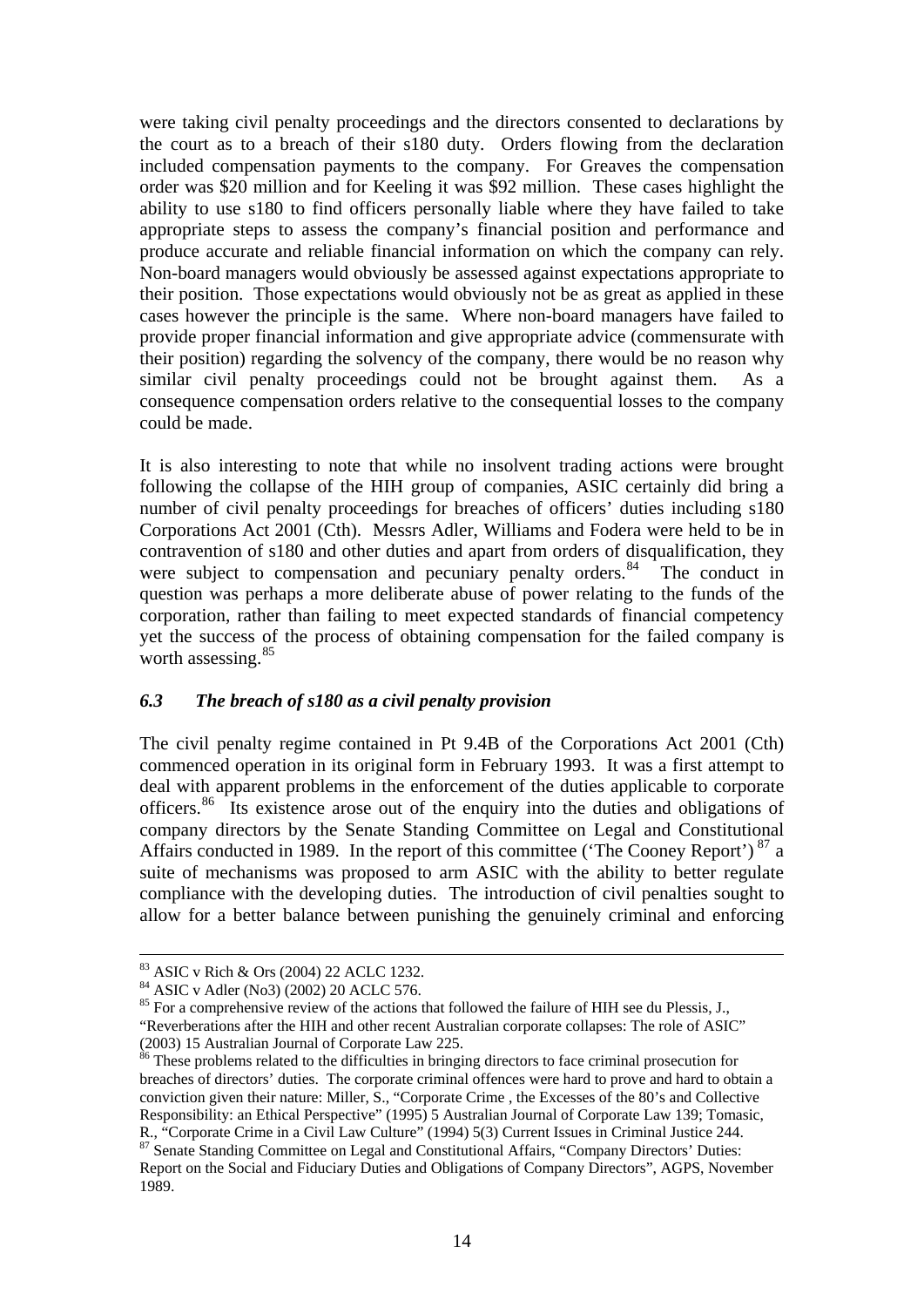other contraventions as a civil action to promote compliance and improved corporate governance.<sup>[88](#page-14-0)</sup> It became apparent over time however that ASIC was making very little use of this new weaponry.<sup>[89](#page-14-1)</sup> While several reasons for this were identified one of the fundamental problems seemed to lay in the competing relationships between the criminal and civil actions.<sup>[90](#page-14-2)</sup> Civil penalty proceedings were a bar to a criminal action on the same matter and this led to complex procedural issues between the offices of ASIC and the Director of Public Prosecutions.<sup>[91](#page-14-3)</sup>

Over the years the application of the regime has been extended to include new sections in the list of civil penalty provisions.<sup>[92](#page-14-4)</sup> More importantly however the operation of the regime itself was amended more fundamentally by the Corporate Law Economic Reform Program Act 1999 (Cth) which had the effect of inserting an entirely new Pt 9.4B into the Corporations Act 2001 (Cth). This new Part came into effect on 13 March 2000. Effectively the new provisions freed up ASIC to commence any proceedings for a declaration of contravention and penalty, compensation or banning orders. It did not have to be concerned about the impact of these actions on any criminal proceedings.<sup>[93](#page-14-5)</sup> The number of these actions is now growing and has been increasingly and successfully  $94$  used in recent years in higher profile cases.  $95$ Predominantly this use of the civil penalty regime is against directors alleged to have breached their statutory duties.<sup>[96](#page-14-8)</sup>

It is interesting then to consider the implications of the developments of the civil penalty enforcement regime in light of the recommendations to include non-board managers back within the key statutory duties. Prior to the Corporate Law Economic Reform Program Act 1999 (Cth), non-board managers who took part in the management of the company could have been in breach of the statutory duty of care

<sup>&</sup>lt;sup>88</sup> Senate Standing Committee on Legal and Constitutional Affairs, n 87, Chapter 13.

<span id="page-14-1"></span><span id="page-14-0"></span> $89$  Welsh, M., "Eleven years on – An examination of ASIC's use of an expanding civil penalty regime", (2004) 17 Australian Journal of Corporate Law 175 at 182. In this paper the author examines the actual number of actions prior to and after the 2000 amendments to make comment of the effectiveness of the new civil penalty regime.

<span id="page-14-2"></span><sup>&</sup>lt;sup>90</sup> Welsh, M., n 89, at 182. The reasons behind the failings of the original civil penalty regime are explored in depth in this article in reference to the following research: Gilligan, G., Bird, H., Ramsay, I., "Regulating Directors' Duties – How Effective are the Civil Penalty Sanctions in the Australian Corporations Law?", Centre for Corporate Law and Securities Regulation, The University of Melbourne, Melbourne, 1999. See also Comino, V., "High Court relegates strategic regulation and pyramidal enforcement to insignificance" (2005) 18 Australian Journal of Corporate Law 48.  $^{91}$  Welsh, M., n 89, at 182; Gilligan, G., et al, n 90; Comino, V., n 90.

<span id="page-14-4"></span><span id="page-14-3"></span><sup>&</sup>lt;sup>92</sup> These included duties related to share capital; managed investments and conduct affecting financial markets: Company Law Review Act 1998 (Cth); Managed Investments Act 1998 (Cth); Financial Services Reform Act 2001 (Cth)

<span id="page-14-5"></span><sup>93</sup> s1317P and s1317Q Corporations Act 2001 (Cth). See also Comino, V., n 90, at 54; Welsh, M., n 89, at 183.

<span id="page-14-6"></span><sup>&</sup>lt;sup>94</sup> Although there have been many successes concern has been expressed about the recent High Court finding that penalty privilege was available in civil penalty proceedings: Rich v ASIC (2004) 78 ALJR 1354; 209 ALR 271. For an analysis of the consequences of this decision on the civil penalty regime refer to Comino, V., n 90.

<span id="page-14-7"></span><sup>&</sup>lt;sup>95</sup> Most recently key actions have been taken against directors of failed companies in the Waterwheel group, the HIH group and One.Tel. For an excellent summary of the various actions for pecuniary penalty orders, banning orders and compensation orders refer to: Welsh, M., "Adler, Whitlam, Elliott and others: Judicial Interpretation of the civil penalty provisions of the Corporations Act 2001 (Cth)" (2005) 18 Australian Journal of Corporate Law 243.

<span id="page-14-8"></span> $96$  Welsh, M., n 89, at 183. The number and type of civil penalty actions have been carefully recorded in the tables to this paper.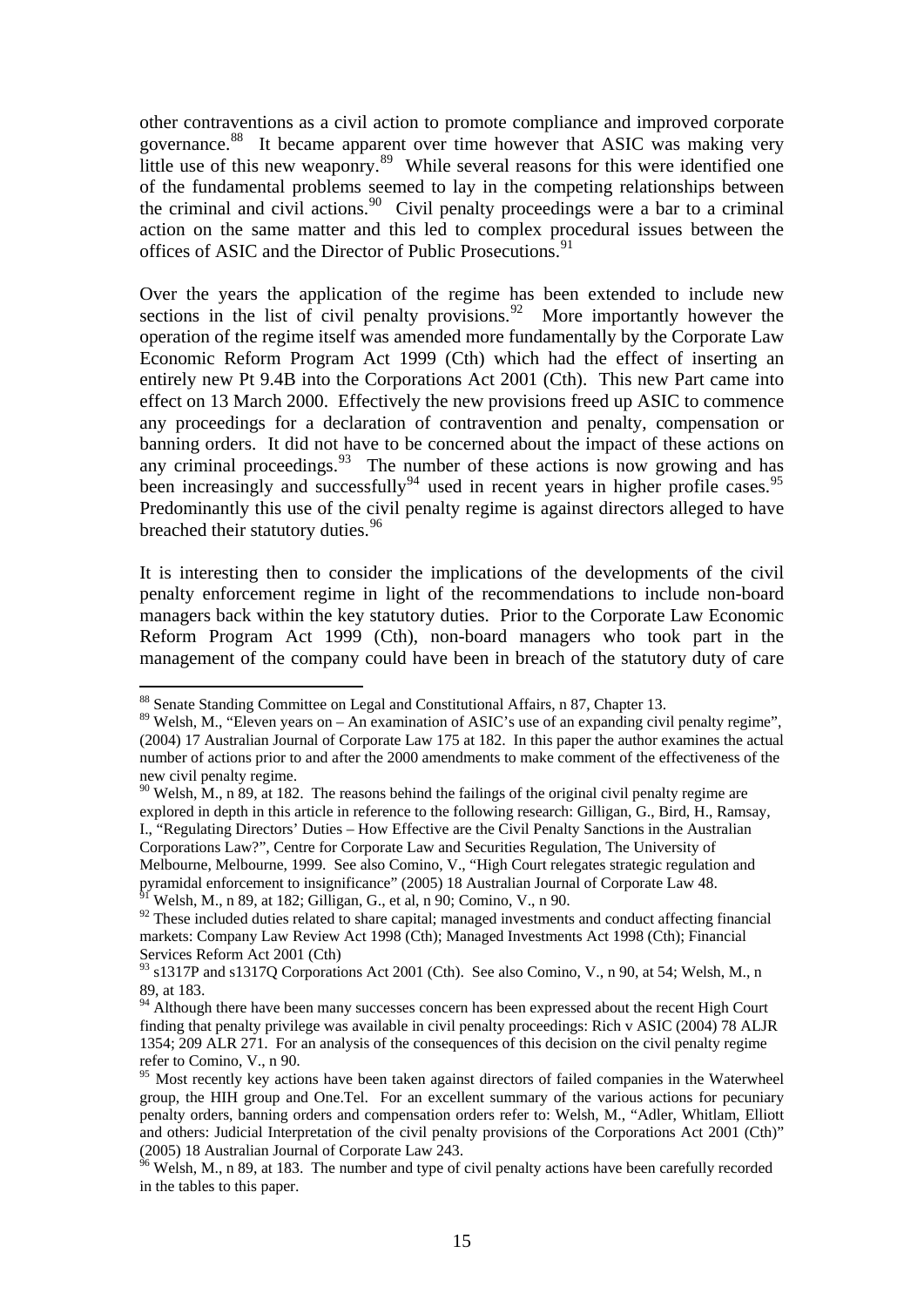and diligence and subject to the civil penalty provisions. The reality however was that as an enforcement tool, this was not working effectively and such action was unlikely. It is ironic then that the same piece of legislation that removed non-board managers from the application of the relevant statutory duties, also inserted a new Pt 9.4B which greatly improved ASIC's ability to enforce compliance with those very same duties. At the same time that non-board managers dropped off ASIC's radar the regulator was presented with better means of forcing officers to meet the increasing demands of good corporate governance. Non-board managers brought back within the operation of s180 and other statutory duties should now appraise themselves of the greater practical risk under the new and improved enforcement regime.

Although the recent uses of the civil penalty provisions relate to higher profile cases and obviously can not relate to non-board managers at this stage they do give some insight into possible consequences for such managers.

### *7. Other sources of liability for Non-board Managers, Consultants and Advisers*

The duty of care and diligence has been a focus of this paper because, for the reasons explored above, it potentially would provide the greatest risk after amendment. To complete the picture however non-board managers should not lose sight of the effect of some of the other amendments and even the existing means of liability that are not so readily considered.

### *7.1 Sections 181 to 184 Corporations Act 2001 (Cth)*

The other duties affected by the proposed amendments include the duties of good faith (s181 Corporations Act 2001 (Cth)) and the duties not to make improper use of position or information (s182 and s183 Corporations Act 2001 (Cth)).<sup>[97](#page-15-0)</sup> These will have extended application, under the recommendations, to "any person who performs functions, or otherwise acts, for or on behalf of that corporation". <sup>[98](#page-15-1)</sup> The purpose, obviously, is to catch anyone acting as agent for the company as a function of what they do regardless of the position they hold.

Unlike the duties of care and diligence, the duties of good faith (s181 Corporations Act 2001 (Cth)) do not involve a subsequent review of your conduct to assess whether you have met standards of behaviour and decision-making set at an objectively appropriate skill level. The duties of good faith relate more to issues of honesty and integrity and therefore are more personally controllable. While it is possible to breach the duties without being reckless or intentionally dishonest<sup>[99](#page-15-2)</sup> it still involves a knowledge or awareness that what is being done is not in the interests of the company.<sup>[100](#page-15-3)</sup> This is obviously a risk more easily avoidable by scrupulous managers.

<span id="page-15-0"></span><sup>&</sup>lt;u>.</u>  $97$  Corporations and Markets Advisory Committee, n 1, Recommendations 7 and 8. Note that these recommendations also affect the equivalent criminal offences in s184 Corporations Act 2001 (Cth). <sup>98</sup> Corporations and Markets Advisory Committee, n 1, at page 51.

<span id="page-15-2"></span><span id="page-15-1"></span><sup>&</sup>lt;sup>99</sup> Given the terminology of the criminal offence contained in s184 Corporations Act 2001 (Cth).

<span id="page-15-3"></span><sup>&</sup>lt;sup>100</sup> Fitzsimmons v R (1997) 23 ACSR 355; 15 ACLC 666.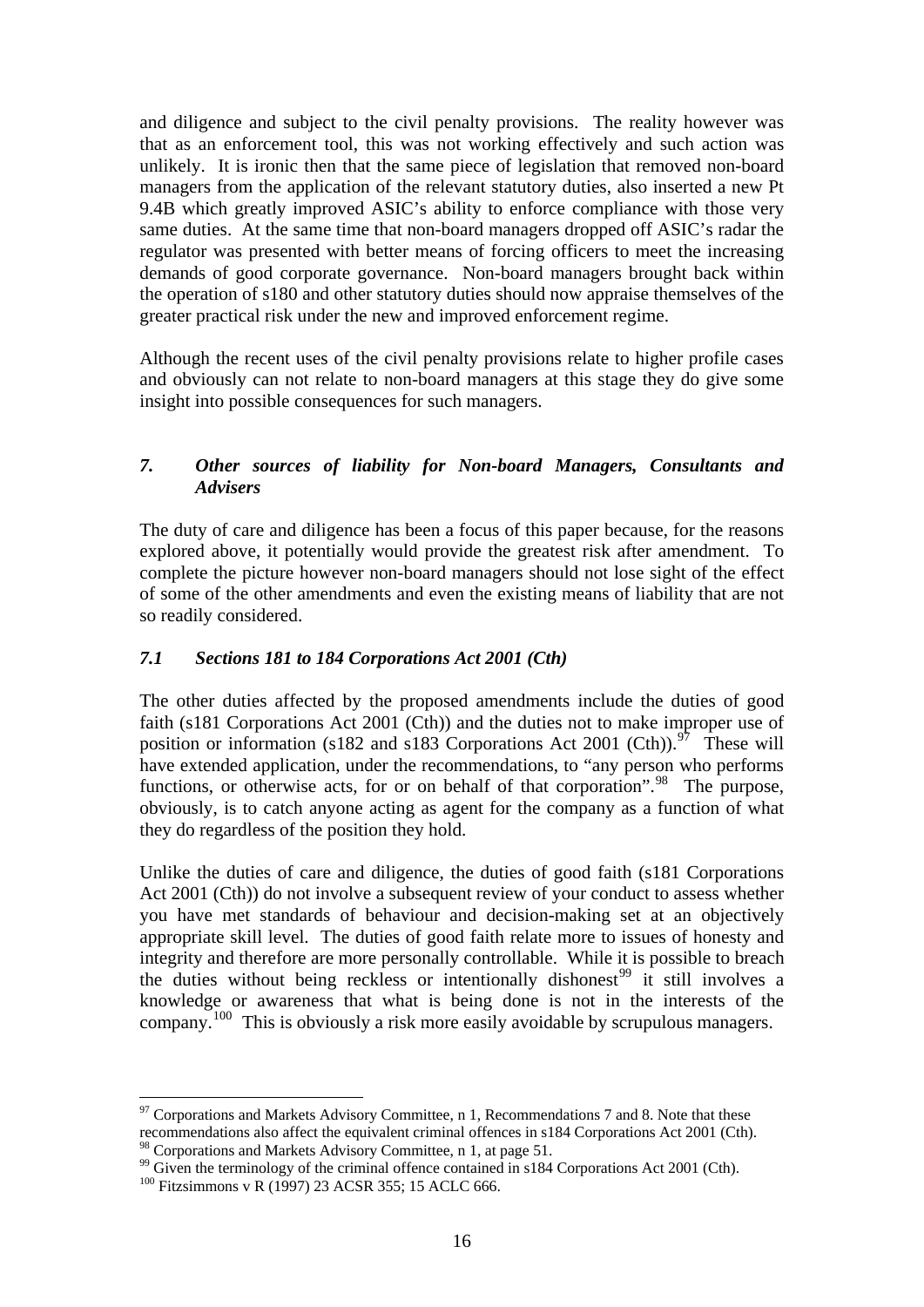The duties not to make improper use of position or information (s182 and s183 Corporations Act 2001 (Cth)) already apply to employees and would be likely to catch non-board managers in any event. Again, the risk to scrupulous persons is no greater.

# *7.2 Sections 1307 and 1309 Corporations Act 2001 (Cth)*

ss.1307 and 1309 Corporations Act 2001 (Cth) will also be extended to catch "any person who performs functions, or otherwise acts, for or on behalf of that corporation".<sup>[101](#page-16-0)</sup> s1307 describes the offence of the falsification of books and s1309 creates the liability in respect of the giving of false information. Again, these provisions already catch employees and non-board managers should already be aware of their significance.

## *7.3 Ancilliary Liability Provisions: s79 Corporations Act 2001 (Cth)*

Non-board managers, consultants and advisers should have already been aware that they are subject to liability for a contravention of the Corporations Act generally where they have been "involved in a contravention" for the purposes of s79 Corporations Act 2001 (Cth). s79 is couched in extremely broad terms however the underpinning of its application is that the manager has personally induced the breach or been a party to it with others.

### *8. Conclusion*

1

At a policy level it has been considered necessary to seek to broaden the application of directors' duties to catch those who play a role in corporate management yet currently assume little or no risk of liability for their conduct. The goal is arguably to force 'middle management' and other non-board managers, consultants and advisers to accept responsibility for their role in the practices and decision making of the company. Leaving aside the question of whether this is appropriate, this paper has reviewed the mechanisms chosen to achieve this goal and suggests that at least two key issues need to be carefully analysed by anyone at risk of falling into this renewed category of officer.

The first matter of concern is the means by which non-board managers will be brought within the operation of the relevant duties. The recommendation is to revert to previous terminology whereby anyone who is "concerned or takes part in the management of the corporation" can be caught. While this has the advantage of bringing with it existing judicial opinion to help with interpretation it is suggested the categorisation provides much less certainty than has been claimed. Even persons in one-off relationships with corporations and engaged in providing services that may not be considered part of central management can still be caught. Such results may assist in the policy goals behind the amendments however from the perspective of the relevant managers careful assessments will need to be undertaken to determine if they are at risk.

<span id="page-16-0"></span><sup>&</sup>lt;sup>101</sup> Corporations and Markets Advisory Committee, n 1, Recommendations 9,10 and 11.